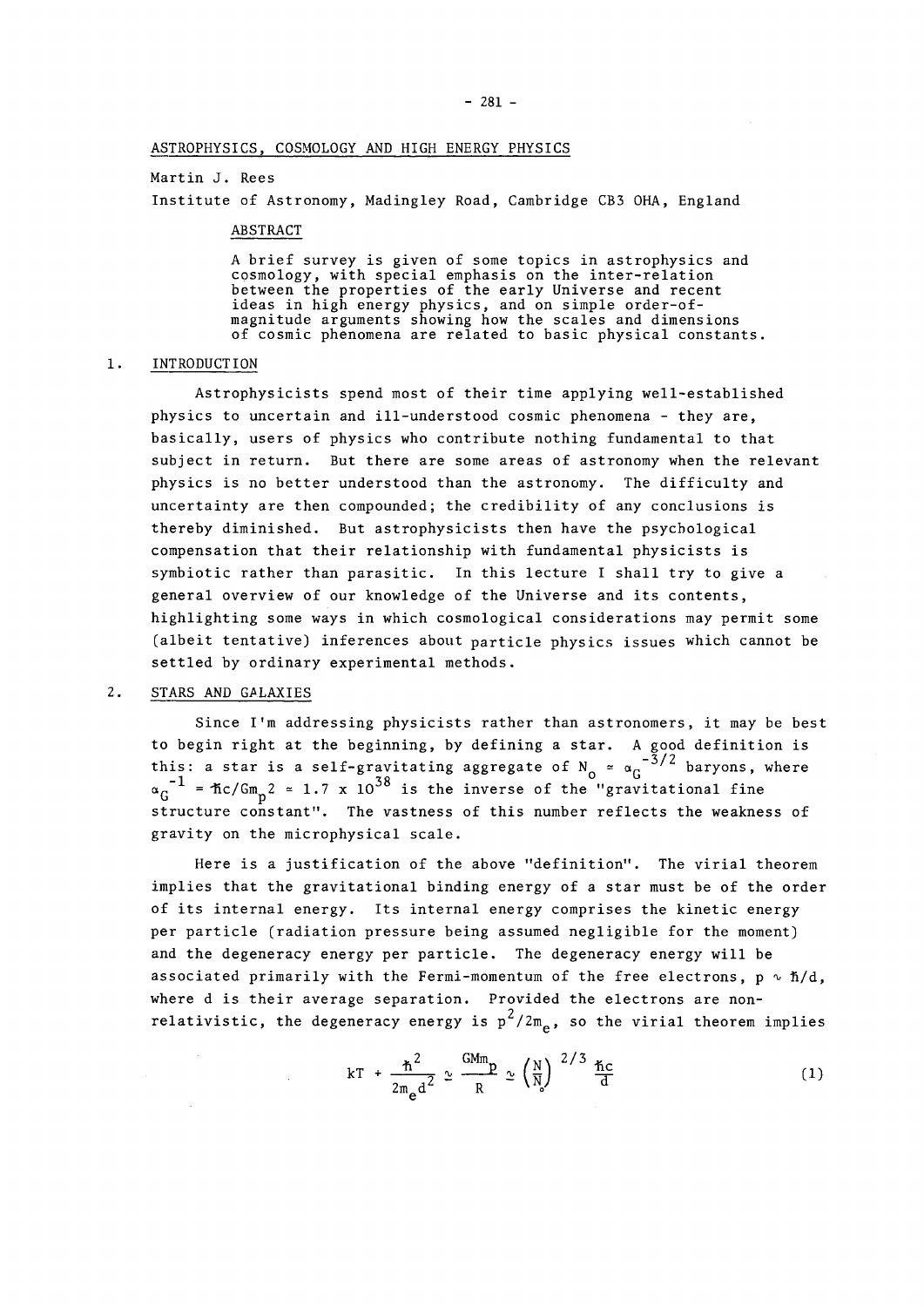$$
kT_{\max} \simeq \left(\frac{N}{N_o}\right)^{4/3} m_e c^2
$$
 (2)

and then decrease, reaching zero when d is

$$
d_{\min} \simeq \left(\frac{N}{N_o}\right)^{-2/3} \frac{\hslash}{m_e c} \tag{3}
$$

A collapsing cloud becomes a star only if  $T_{max}$  is high enough for nuclear 2 where reactions to occur, that is  $\max_{\text{max}}$  and  $\frac{1}{\sqrt{2}}$ **111 O-** *J\.* **6 n**  From equation (2), one therefore needs  $N > 0.1 N_0$ . Once a star has ignited, further collapse will be postponed until it has burnt all its nuclear fuel. An upper limit to the mass of a star derives from the requirement that it should not be radiation-pressure dominated. Such a star would be unstable to pulsations which would probably result in its disruption. Using the virial theorem (that is, equation (1) with the degeneracy term assumed negligible) to relate a star's temperature T to its mass  $M \sim Nm$ <sub>p</sub> and radius R, the ratio of radiation pressure to matter pressure can be shown to be

$$
\frac{P_{rad}}{P_{mat}} \sim \frac{aT^4R^3}{NkT} \sim \left(\frac{N}{N_o}\right)^2
$$
 (4)

so the upper limit to the mass of a star is also  $\sim N_{\rm m}$ . A more careful calculation shows that there is an extra numerical factor of the order of 10, so one expects stars to lie in the general range 0.1  $\leq$  N/N<sub>0</sub>  $\leq$  10 which is observed. *<u><i><u></u>*  $\frac{1}{2}$  which is the set of  $\frac{1}{2}$  which is the set of  $\frac{1}{2}$  which is the set of  $\frac{1}{2}$  which is the set of  $\frac{1}{2}$ </u>

In other  $\sigma$  aravity is work (and  $\alpha^{-1}$  so large); only assemblages of  $10^{56}$  = 10 **because of the standard conduction** is the Herming cores of the massive bodies held together by their own gravity can be supported by electron 'exclusion principle' forces at lower temperatures (they would be planets or black dwarfs, not hot enough to undergo nuclear fusion unless squeezed by an external pressure); heavier bodies are fragile and unstable owing to radiation pressure effects.

when we look at the cosmos on a large scale, we find that the basic "building blocks" are entire *galaxies -* either disc (or spiral) galaxies or the amorphous and less photogenic ellipticals. Much is now understood about their morphology and internal dynamics. But we still do not know *why*  galaxies exist - why the most conspicuous large-scale features of the cosmic scene should be these gravitating aggregates of  $10^{10}$  -  $10^{12}$  stars, with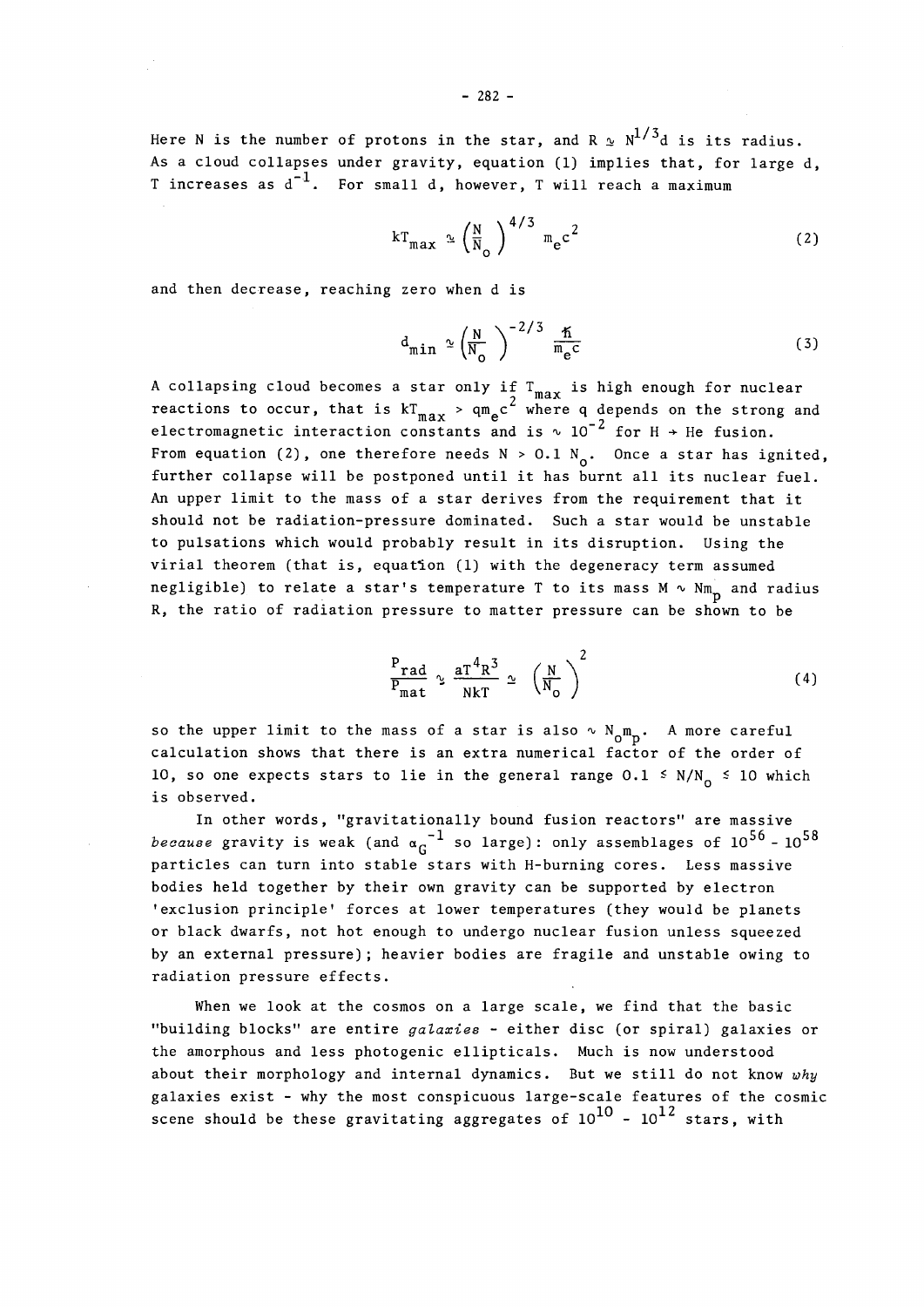dimensions  $10^4$  -  $10^5$  light years. Galaxies are about as standardised as stars. But whereas we understand physically why stellar masses are  $\sim$  $\alpha_c^{-3/2}$  m<sub>n</sub> we have no very convincing commensurate expression for galactic masses (though there have been tentative suggestions on this point). Even worse, we do not know whether the explanation we seek lies within the province of the astrophysicist or the cosmologist. Conceivably the right characteristic mass is somehow "imprinted" in the early Universe; alternatively, the galactic mass may be singled out by physical processes, just  $n = 3/2$  and  $n = 5/2$  are the singlet of -3/2 condensation from a broad mass-spectrum of finiomogenerities  $\{m, e\}$ Orion nebula) without having to be favoured in the interstellar medium.

#### $3.$ "GLOBAL FEATURES OF THE UNIVERSE 3. "GLOBAL FEATURES OF THE UNIVERSE OF THE UNIVERSE OF THE UNIVERSE OF THE UNIVERSE OF THE UNIVERSE OF THE UNIVERSE OF THE UNIVERSE OF THE UNIVERSE OF THE UNIVERSE OF THE UNIVERSE OF THE UNIVERSE OF THE UNIVERSE OF THE UNI

### 3.1 Scale and homogeneity

To the cosmologist, entire galaxies are just 'markers' or test particles scattered through space which indicate how the material content of the Universe is distributed. When a cosmologist makes a statement about how homogeneous the Universe is, he is referring to the distribution of galaxies. When he speaks of the expanding Universe he is basically talking about the motions of galaxies.

Galaxies are clustered; some in small groups like our local group, some in big clusters with hundreds of members. The Universe is manifestly inhomogeneous on all scales up to  $\sim 10^8$  light years. But this is still small compared to the Hubble radius  $\ell_H$ , and compared to the depth that can be probed with large telescopes; studies of remote faint galaxies, and of quasars and radio sources, show that these luminous objects are genuinely more isotropic around us on the largest scales we can observe. Unless we adopt anti-Copernican attitudes, this of course implies a high level of homogeneity on scales comparable with the Hubble radius. Moreover, the kinematics of the Universe - the expansion in accordance with Hubble's law where recession velocity (or redshift) is a measure of distance - seem to be where recession velocity (or redshift) is a measure of distance - seem to be distance - seem to be distance -

It is only because the Universe, in its large-scale structure is *specially simple* and *symmetrical* that cosmology is feasible at all. Figure 1 shows a schematic space-time diagram to illustrate this: the regions of space-time about which we have direct evidence lie either close to our own world line (where we have inferences on the chemical and dynamical history of our Galaxy) or along our past light cone (where we have astronomical evidence) . It is only because of the overall homogeneity that we can assume any resemblance between the distant galaxies whose light is now reaching us and the early history of our own Galaxy. This simplicity is something we must try to understand and explain.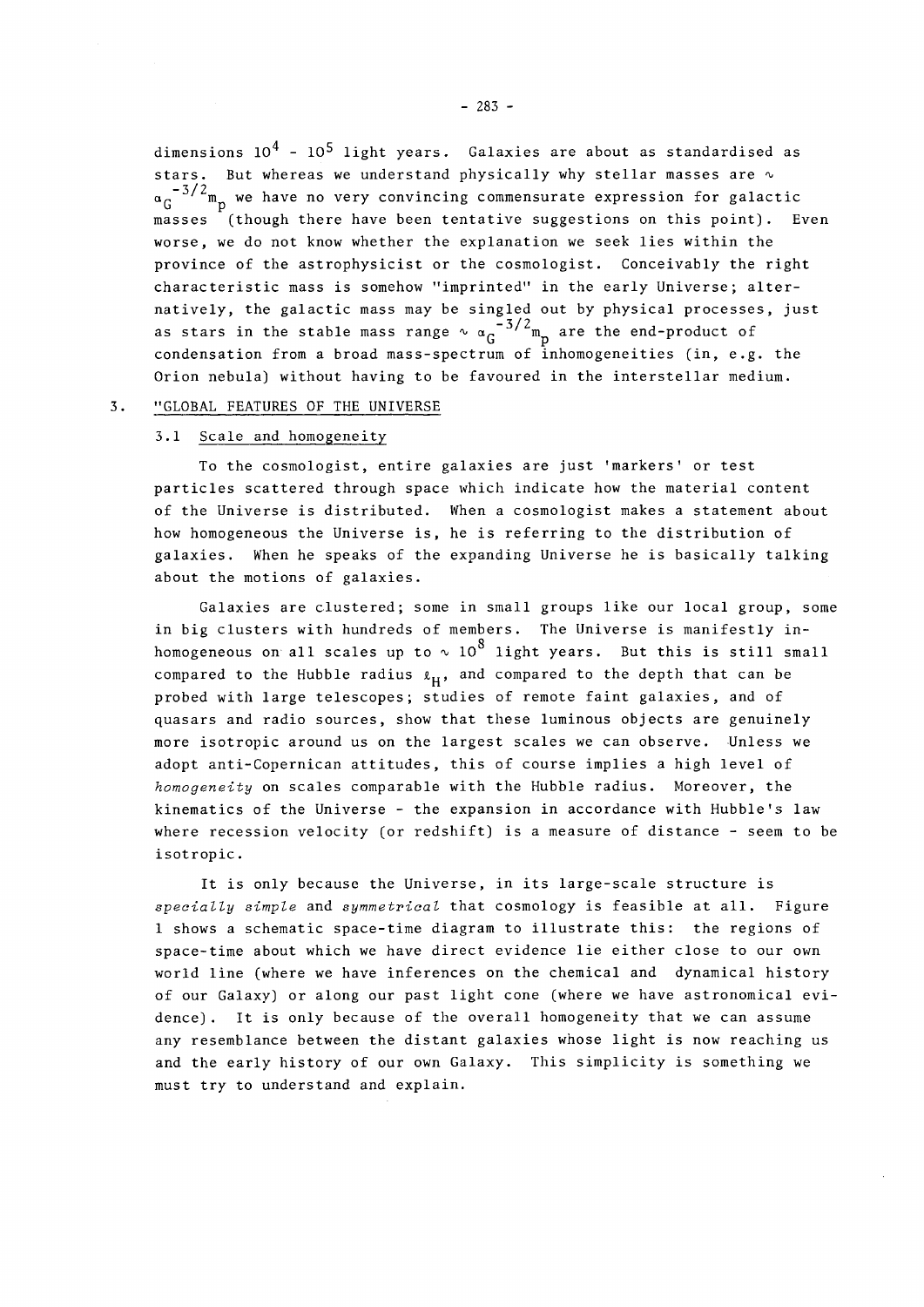

Figure 1. Schematic space-time diagram showing world line of our Galaxy and our past light cone. The only regions of space-time concerning which we have direct evidence are those shaded in the diagram, which lie either close to our own world line (inferences on the chemical and dynamical history of our Galaxy, 'geological' evidence, etc.) or along our past light cone (astro nomical evidence). It is *only* because of the overall homogeneity that we can assume any resemblance between the distant galaxies whose light is now reaching us and the early history of our own Galaxy. In homogeneous universes we can define a natural time coordinate, such that all parts of the Universe are similar on hypersurfaces corresponding to a given value of t.

### 3.2 The isotropic microwave background

The only subsequent cosmological discovery that has matched Hubble's work in importance was the detection by Penzias and Wilson in 1965 of the cosmic microwave background radiation'''''. In the same issue of *Astrophysioal Journal* in which this discovery was announced, Dicke and his Princeton colleagues<sup>2)</sup> interpreted the microwave background as a relic of a "primordial collective the microwave background as a relic of a relic of a relic of the second had been developed many years earlier by Gamow, Alpher, and Herman.

had been developed many years earlier by Gamow, Alpher, and Herman.

The characteristics of this radiation - its isotropy, its apparently thermal spectrum, and its high energy density  $(\sim 0.25 \text{ ev/cm}^3 \text{ or } \geq 10 \text{ times}$ the energy density of intergalactic starlight) - were quickly recognized to be irreconcilable with most conventional astrophysical interpretations: a consensus thus emerged very quickly, even among the "conservative element" in astronomy, that this radiation was a relic of very early epochs indeed. Observations at various wavelengths have confirmed a broadly thermal spectrum. Searches for anisotropies have revealed no effect exceeding  $10^{-4}$ on any angular scale down to a few arc min. (Being relative measurements these are much more precise than the intensity measurements.)

these are much more precise than the intensity measurements.) According to the "hot big bang" model the material in the early universe would constitute a hot plasma, strongly coupled to a thermal radi- $1/3$ ation field. The radiation temperature would decrease as **p <sup>m</sup> '** , where **p <sup>m</sup>** is the particle density. When adiabatic expansion had cooled the material to approximately 4,000 °K, the plasma would recombine and the radiation would no longer undergo substantial scattering or absorption. The microwave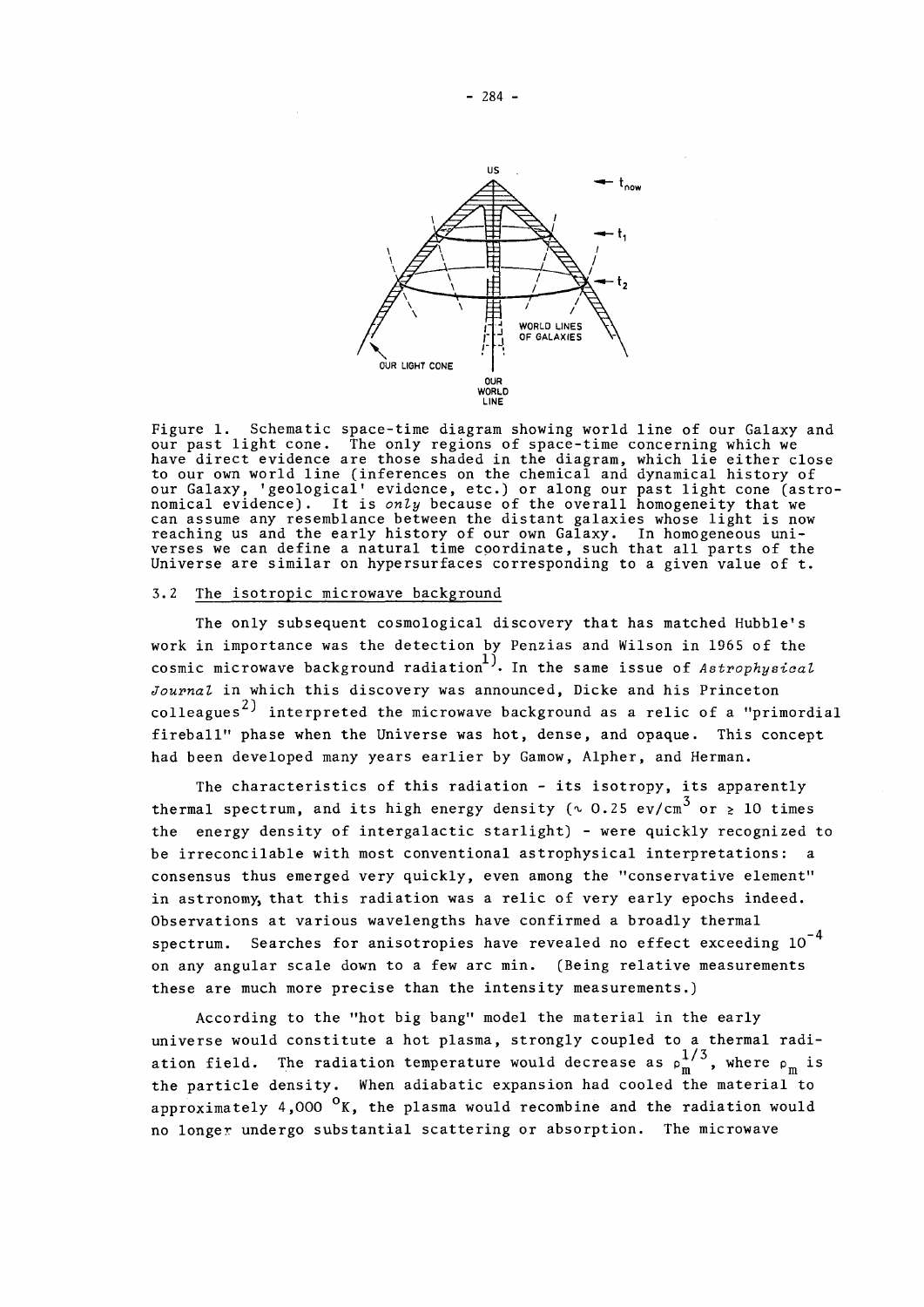photons that are now observed have not been scattered since an epoch when the mean density of matter was  $\sim 10^9$  times higher than it is now - long before any galaxies came into existence. The effective source of the background is thus a "cosmic photosphere" at a temperature  $\sim$  4000  $\rm{^0K}$ . The measured isotropy then implies that the observable part of the Universe has expanded isotropically, with a precision of  $\leq 1$  part in 10<sup>4</sup>, ever since it was compressed by a factor  $10^3$  in linear scale; moreover, the kinematics can be described by a single scale-factor  $R(t)$ . The time-dependence of  $R(t)$ can be calculated on the basis of some dynamical field equations. can be calculated on the basis of some dynamical field equations.

## 3.3 The Friedmann "hot big bang" model

Cosmological models governed by Einstein's equations evolve in a manner which is controlled by the mean density  $\rho$ . It is convenient to parameterise the present density of matter  $\rho$  as  $\Omega$  <sub>o</sub> $\rho$  crit, where

$$
\rho_{\text{crit}} = \left(\frac{8}{3}\pi G \tau_H^2\right)^{-\frac{1}{2}} = 4 \times 10^{-30} \left(\tau_H / 2 \times 10^{10} \right) \bar{r}^2 \text{ gm cm}^{-3}
$$
 (5)

 $\tau_{\rm H}$  is the Hubble time, whose value is still uncertain by a factor  $\sim$  2. It 10 Friedmann model, with the cosmical constant  $\Lambda$  equal to zero, then it will expand for ever, or eventually recollapse, according as  $\Omega \leq 1$ . Dynamical arguments seem to favour a value of  $\Omega_0$  somewhat less than unity, but the issue is still unsettled. The main contribution to  $\Omega_0$  may not necessarily come from baryons. There is direct evidence for a baryon contribution  $\Omega_h \geq 0.01$ : this much comes from the stellar content of galaxies, and an intergalactic gas. But the bulk of the mass-energy in the Universe could be in some other form, such as black holes (either primordial, or the endpoints of stars or supermassive objects), or neutrinos of non-zero mass. This last possibility, which I shall discuss later, is of course of particular interest to particle physicists. cular interest to particle physicists. The particle physicists of the physicists. The particle physicists of the physicists of the physicists of the physicists of the physicists. The physicists of the physicists of the phy

All cosmological inferences relevant to particle physics are based on the "hot big bang" model of the early Universe. The apparently thermal spectrum of the microwave background suggests that this radiation is a relic of a phase when the Universe was highly opaque. The ratio of photons to baryons - a measure of the "entropy per baryon" in the Universe - is

$$
\sqrt{2} = 1.4 \times 10^8 \left(\frac{T_0}{2.7K}\right)^3 \Omega_b^{-1} \left(\tau_H/2 \times 10^{10} \text{yr}\right)^2
$$
 (6)

Note that the main uncertainty in this quantity stems from our ignorance of  $\Omega_h$ . All we can say is that j lies in the general range  $10^8$  -  $10^{10}$ ; but somewhat model-dependent considerations based on the physics of the early Universe suggest that this range can be narrowed.

Universe suggest that this range can be narrowed. The photons make a negligible contribution to *a* at the present era despite the enormous factor by which they outnumber the baryons: this is  $-4$ e because at 2.7K, the mean photon energy is only a few times is only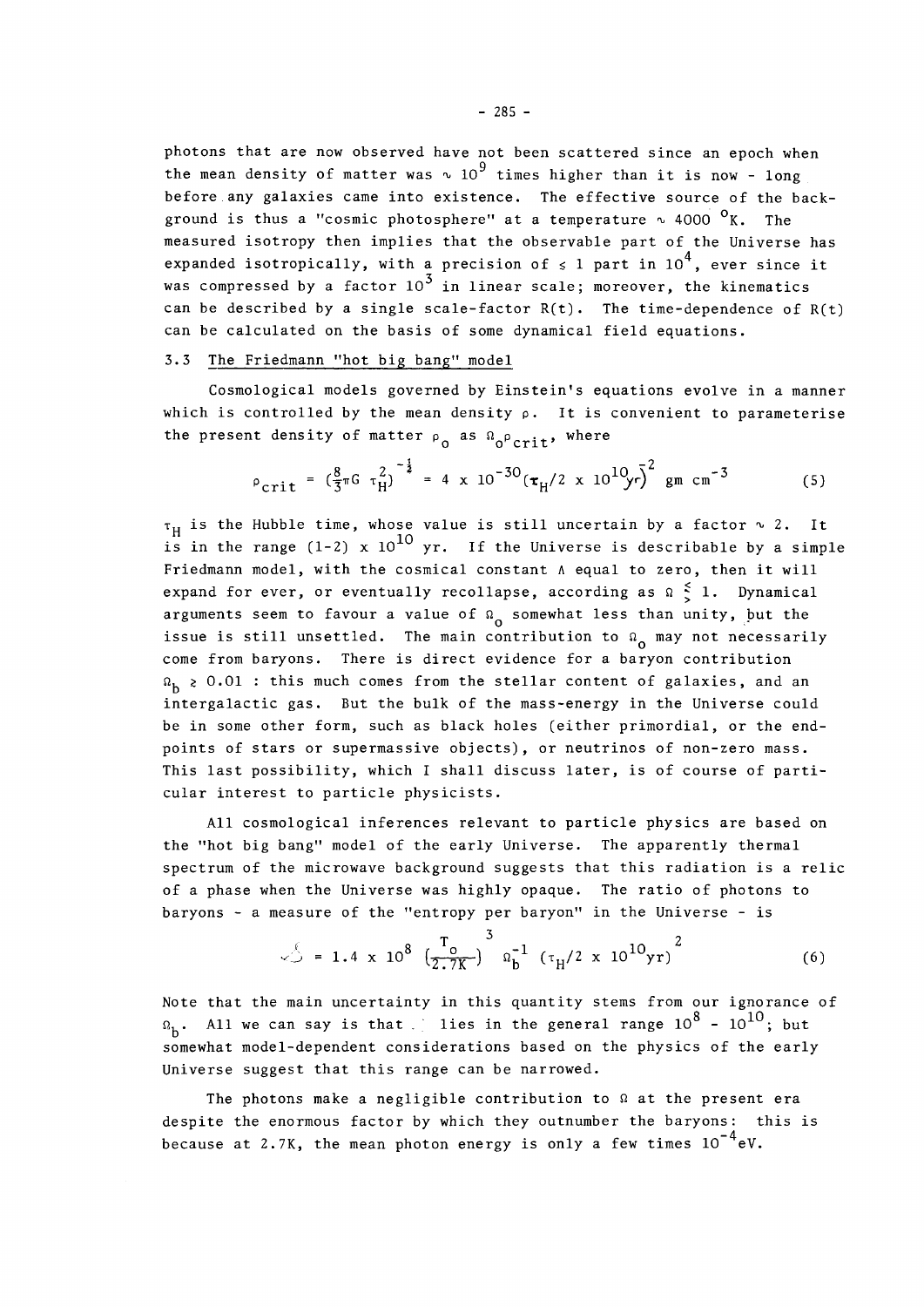However the radiation temperature (or the energy per photon) varies as  $R^{-1}$ as the Universe expands, and the radiation energy density varies as  $R^{-4}$ . as the Universe expands, and the radiation energy density varies as R  $\overline{a}$ expansion was dominated dynamically by radiation. The expansion would be radiation-dominated for T  $\geq 3 \times 10^4$   $\Omega_b$ , and when kT is a few MeV the baryon contribution is quite negligible, basically because photons outnumber baryons by a factor  $\triangle$ . The Friedmann equations, according to which the  $\frac{1}{\cdot}$  i expansion rate R/R = **p <sup>2</sup> ,** then yield the temperature-time relation

$$
t = 2(\t f(T))^{-\frac{1}{2}} \left( \frac{kT}{1 \text{ MeV}} \right)^{-2} \text{ sec.}
$$
 (7)

The quantity  $f(T)$  denotes the factor by which the energy density at temperature T exceeds that due to black-body photons alone. At a temperature of a few MeV, when one has  $e^+$ - $e^-$  pairs and neutrinos,

$$
\oint
$$
(T) = <sup>11</sup>/<sub>4</sub> + <sup>7</sup>/<sub>8</sub> N<sub>v</sub> + (small possible extra contri-  
butions from "exotic" species) (8)

 $N_{v}$  being the number of two-component neutrino species. At higher temperatures still, other heavier species contribute more heavily to  $f(T)$ ; but the processes occurring when kT is of order an MeV turn out to be crucial for nucleosynthesis.

Helium is much more abundant, and much more uniformly distributed, than the heavier elements. The latter could all be the products of stellar nucleosynthesis. The helium, on the other hand, is commonly attributed to the hot dense early phase of the big bang : indeed, the most compelling reason for taking seriously the earlier phases ( $t = 1-100$  sec) of a big bang is that the simplest assumptions (i.e. homogeneity, isotropy, no "new physics", Einstein's general relativity, etc.) yield a He abundance in gratifying accordance with observations<sup>3</sup>,4). The crucial process that determings the smount of He is the neutron (proton "freeze-out" which oscurs wh the reactions  $p + e^- + n + v$ ,  $p + \overline{v} + n + e^+$  become slower than the expansion timescale. In a standard radiation-dominated Friedmann model, the reaction rate goes as  $T^5$  (since the particle density goes as  $T^3$  and the cross section rate goes as I (since the particle density goes as I and the cross section<br>as T<sup>2</sup>) and the expansion rate  $\sim$  (G<sub>P</sub>)<sup>1</sup>  $\propto$  T<sup>2</sup>. The respective timescales are equal at kT = 1 MeV. The neutron/proton ratio is then approximately  $e^{-1.5}$ . most of these neutrons being subsequently incorporated into D and  $3$ He, and then into  $4$ He, before they have time to decay freely. The predicted  $-2$ abundance depends only slightly on the matter density - for  $u_b^b$   $\rightarrow$  10 (corresponding to  $\triangle$   $\leq 10^{10}$ ) the density of baryons is high enough to ensure that most of the neutrons which survive at "freeze-out" get incorporated in that most of the neutrons which survive at "freeze-out" get incorporated in 4 4 He. However, the resulting He abundance *is* sensitive to the *expansion rate* when kT = 1 MeV : if the Universe expanded somewhat faster, then the neutron/proton ratio would "freeze out" at a higher temperature, when neutrons were less disfavoured by the Boltzmann factor; the <sup>4</sup>He abundance would then be higher.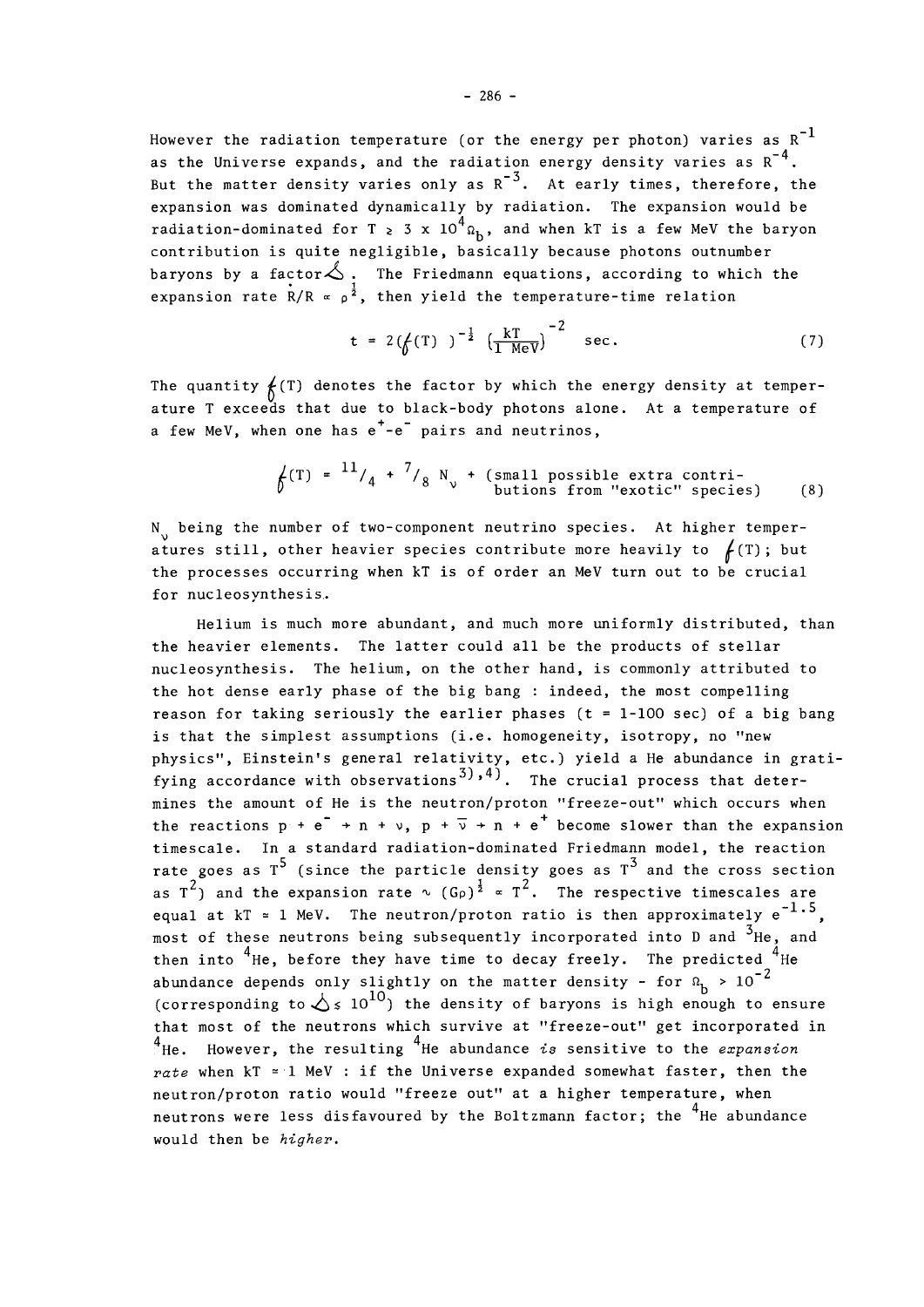Primordial helium synthesis is one of the few astrophysical contexts (supernovae being another) where the precise values of neutrino crosssections, and the weak interaction coupling constant, enter at all sensitively. If these were made somewhat weaker (stronger), the big bang would produce  $\sim 100\$  ( $\sim 0\$ ) helium. It is only because the weak interaction rates are such that the neutron/proton ratio "freezes out" when kT is of order the proton-neutron mass difference that an "interesting" fraction of helium is synthesised.

## 3.4 Limits on number of neutrino species

The observed fractional abundance of  $^{4}$ He can be used to place interesting constraints on the number of types of neutrino<sup>5</sup>. This is because the 4., amount of He produced depends on the expansion rate (at a given T) and therefore on the number of independent species. One of the main uncertainties in quantifying this line of argument is that we do not know the primordial <sup>4</sup>He abundance - all that we can say is that it must be *below* the lowest reliably-determined abundance in any astronomical object (since stars can make extra helium during the course of galactic evolution). Most astronomers<sup>6)</sup> would assess that the primordial <sup>4</sup>He must be  $\leq$  25%. This is consistent<sup>4)</sup>with N = 3 for  $\lambda > 2 \times 10^9$  (which corresponds to  $\alpha$  < 0.08  $(r_{\rm x}/2 \times 10^{10} \text{ yr})^2$  and permits N = 4 for  $\lambda > 6 \times 10^9$  (9.40.03(x)/2 $\frac{10^{10} \text{yr}}{2}$ Lower densities are needed, for a given  $N_{v}$  and expansion rate, if the primordial fraction of <sup>4</sup>He is less than (say) 23% rather than 25%. However, very low values of  $\Omega_h$  lead to another inconsistency: the abundance of  $^3$ He and D, intermediate products in <sup>4</sup>He synthesis, exceed what is observed<sup>3)</sup>. These isotopes are both produced in the big bone. D can be hugh into  $3_{\text{U}}$ stars, but the primordial abundance of  $(3He + D)$  is unlikely to have  $\overline{\phantom{a}}$   $\overline{\phantom{a}}$ stars, but the primordial abundance of  $(4\pi + 1)$  is unlikely to have  $\frac{1}{2}$  $\epsilon$  and  $\epsilon$  10- $\sqrt{2}$   $\ldots$   $\sqrt{8}$  10- $\sqrt{9}$ . This constrains to be be  $\sqrt{2}$ . - 0.05 (T <sup>h</sup> /2 x 10 <sup>1</sup> <sup>0</sup> yr) <sup>2</sup> (i.e. *h* < 3 x 10 <sup>9</sup> ) . On the other hand, if the observed D is a relic of the big bang (as is generally believed, owing to<br>the failure of astrophysicists to come up with a plausible alternative way  $\frac{10}{2}$  the failure of astrophysicists to come up with a plausible alternative way yr).

These examents, beed an universityl nucleosynthesis, suspect that These arguments, based on primordial nucleosynthesis, suggest that  $N_v \stackrel{\text{<}{\sim}} 4$ , and that  $\Omega_b$  is of order 0.1  $(\tau_H/2 \times 10^{10} \text{ yr})^2$ . Higher values of  $N_v$ could be reconciled only with more contrived and inhomogeneous models. If the lepton number for  $v_e$  and  $\bar{v}_e$  were non-zero, then the neutron-proton equilibrium ratio would be shifted, thereby affecting  $4$ He production. It is possible in principle to compensate for any speed-up factor in this way and thereby permit a higher value of  $N_{\nu}$  or a higher  $\Omega_{p}$ . However, in order to make any difference, neutrino lepton number must be of order the photon  $\mathbf{P}_{\text{ref}}$  permit a higher value of order to  $\mathbf{P}_{\text{ref}}$ make any difference, neutrino lepton number must be of order the photon

## 3.5 Neutrino masses

A straightforward calculation shows that, if neutrinos have no rest mass,  $\frac{1}{2}$  straightforward compared calculation shows that,  $\frac{1}{2}$   $\frac{1}{2}$   $\frac{3}{2}$   $\frac{3}{2}$   $\frac{3}{2}$  $\sim$  each two-component species, is n  $\sim$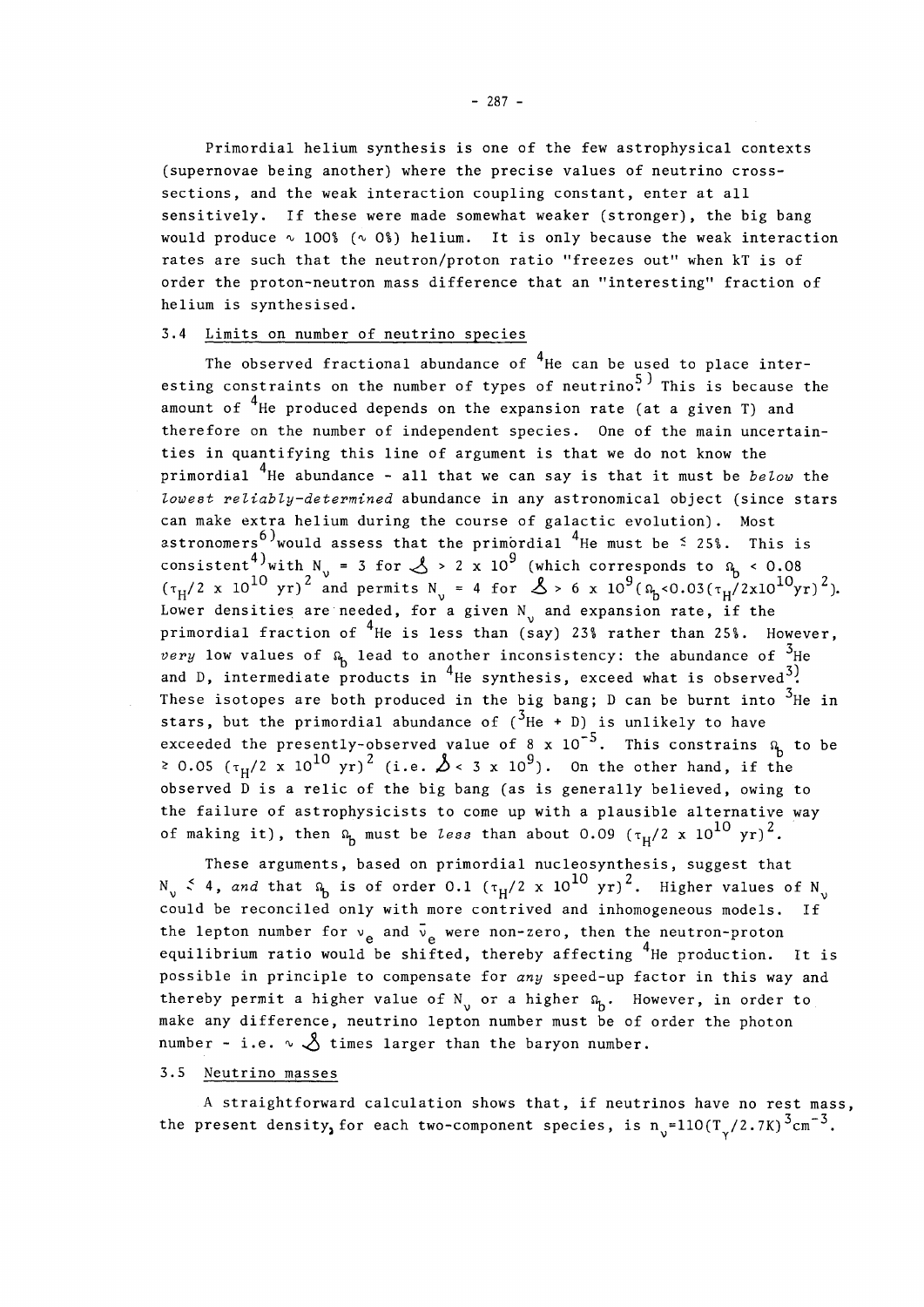This conclusion still holds for non-zero masses, provided that  $m_{1}c^{2}$  is far below the thermal energy ( $\sim$  10 MeV) at which neutrinos decoupled from other species and that the neutrinos are stable for a time  $\tau_H$ . Comparison with the baryon density of  $\sim 3 \times 10^{-6} \Omega_b$  ( $\tau_H/2 \times 10^{10}$  yr)<sup>-2</sup> shows that neutrinos outnumber baryons by such a big factor ( $\sim$   $\AA$ ) that they can be dynamically dominant over baryons even if their masses are only a few eV. In fact a single species of neutrino would yield a contribution to *a* of

$$
\Omega_{\nu} = 0.04 \left( m_{\nu} \right)_{eV} \left( \tau_{H} / 2 \times 10^{10} \text{ yr} \right)^{2}. \tag{9}
$$

The entire range 100 eV - 3GeV is incompatible with the hot big bang model<sup>7</sup>. (for m<sub>1</sub>  $\geq$  3 GeV, the rest mass term in the Boltzmann factor would kill off most of the neutrinos before they decouple; the number surviving would be  $\leq n_{\rm h}$ ). If a neutrino in this mass range were discovered, it would show that one cannot extrapolate the hot big bang back to  $kT \stackrel{>}{\sim} 10$  MeV, and that most of the photons must have been generated at later times. Analogous that  $\cos k$  of  $\cos k$  must masses of pessible wish banded poutnings. 8 ) If these neutrinos interact even more weakly than left-handed neutrinos, they would have decoupled at an earlier stage in the hot big bang. Other species that annihilate  $after$  the right-handed neutrinos decouple would enhance the number of left-handed neutrinos but not of right-handed. The mass limits on the latter are correspondingly less stringent.

Neutrinos with a mass of a few eV would be dynamically important not only for the expanding Universe as a whole but also for large bound systems such as clusters of galaxies. This is because they would now be moving slowly : if the Universe had remained homogeneous, their velocities would now be  $\sim$  200 (m<sub>v</sub>) $\frac{1}{eV}$  km s<sup>-1</sup>. They would be influenced even by the weak  $(v \ 10^{-5}c^2)$  gravitational potential fluctuations of galaxies and clusters. I shall return to discuss neutrino masses later, in the context of "unseen"  ${\tt mass}$ s later, in the context of  ${\tt mass}$  in the context of  ${\tt mass}$  in the context of  ${\tt mass}$  in the context of  ${\tt mass}$  in the context of  ${\tt mass}$  in the context of  ${\tt mass}$  in the context of  ${\tt mass}$  in the context of  ${\tt mass}$  in the

mass. (I might note parenthetically that neutrino rest masses of  $\leq 1$  eV would have no important consequences for cosmology or large-scale astronomy. However, if neutrinos have very small rest masses and, in consequence, "oscillate", this may have detailed consequences in (e.g.) supernova  $\sim$  oscillated consequences in (e.g.) supernova $\sim$  supernova $\sim$  supernova $\sim$  $\epsilon$  mass of 10  $\epsilon$  10  $\epsilon$  10  $\epsilon$  would permit oscillations of MeV-neutrinos of MeV-neutrinos of  $M$ over a path length - 10 cm, and therefore affect the results of solar affect the results of solar affect the results of solar affect the results of solar affect the results of solar affect the results of solar affect the neutrino experiments.)

## 3.6 Unstable neutrinos

A new set of considerations apply if neutrinos are unstable. If the lifetimes are  $\langle \cdot, \cdot \rangle$  all primordial neutrinos would have decayed long ago. For lifetimes <  $10^{4}$  sec, the decays would occur so early that the resultant energy would have been thermalised, leaving no trace except for an increased  $\Delta$ , compared to its value before the decays. (There are, however, other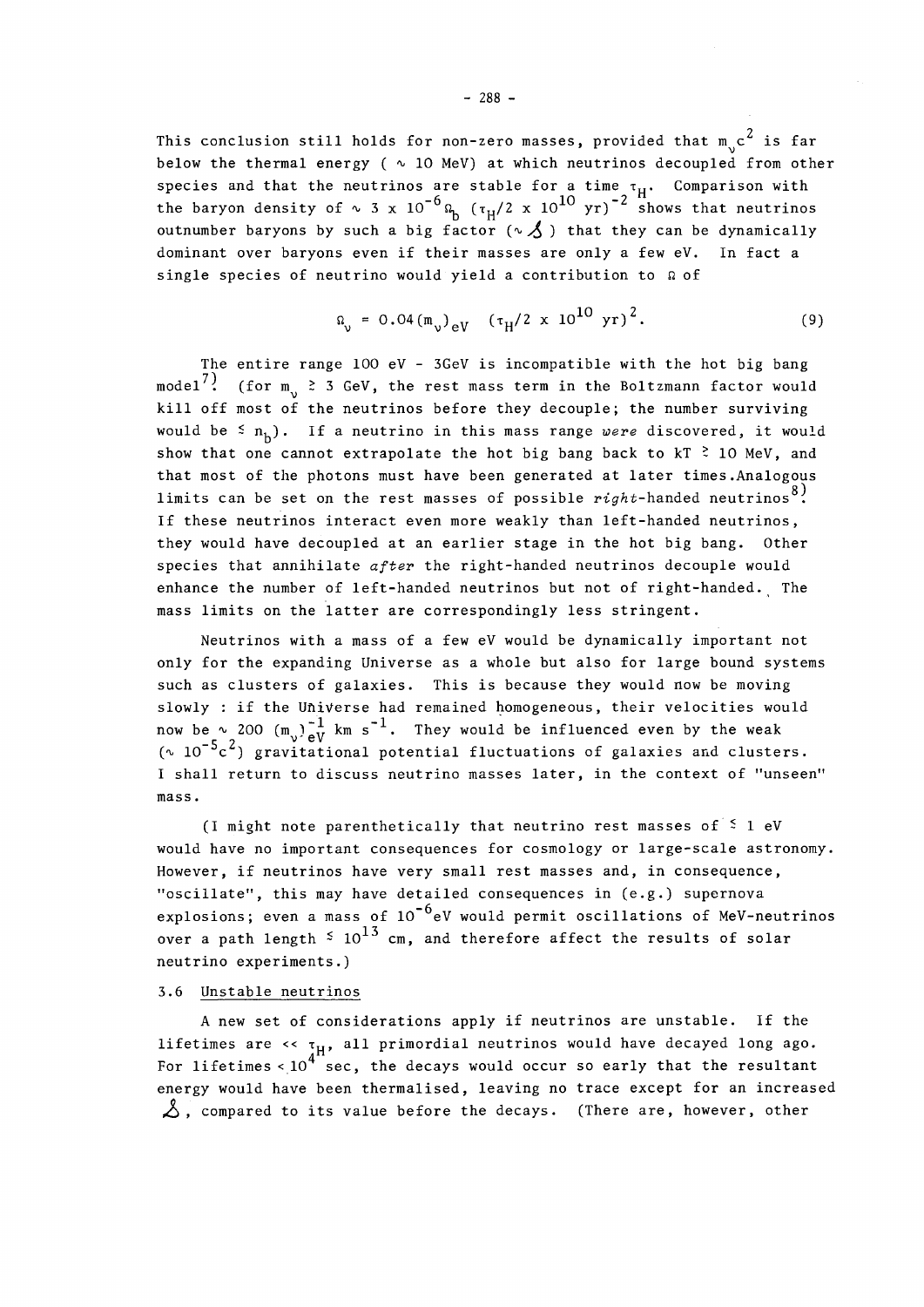astrophysical constraints on lifetimes  $\frac{4}{5}$  10<sup>4</sup> sec, from stellar evolution and supernova theory $^{9)}$ .) If the decay time is longer than  $10^4$  sec, there would be residual distortions in the microwave background.

If the lifetimes are <sup>2</sup>  $\tau_{\rm H}$ , the decay rate per comoving volume will have been essentially constant, and the most conspicuous effect would be a photon background due to decays at recent epochs.  $^{10)12}$  For masses 10-100 eV, the photons would be in the ultraviolet. The contribution of the ultra violet background to  $\Omega$  is  $\leq 10^{-8}$ ; this means that lifetimes between  $\tau_H$  and violet background to *a* is - 10 ; this means that lifetimes between T " and 24 can be set by considering indirect effects of ultraviolet photons on the intergalactic medium,  $^{12)}$  or (if the resultant photons have energies < 13.6 eV) by sensitive observations of clusters of galaxies in which the neutrino density may be enhanced above its mean yalue

#### by sensitive observations of clusters of galaxies in which the neutrino 3.7 Inferences if we extrapolate back to  $t \approx 1$  sec

The "hot big bang" is not yet a firm "dogma", in that there exist alternative (though somewhat contrived) models that are compatible with the sparse relevant data; but it is much more plausible than any specific alternative. If the "hot big bang" is accepted, the foregoing discussion tells us we can infer the following:

- (i) There are unlikely to be more than 4 species of 2-component neutrinos.
- (ii) No (left-handed) neutrinos have masses in the range 100 eV-3 GeV.
- (iii) Some astrophysical considerations actually *favour* a neutrino  $mass ~ 10 ~ eV.$  Neutrinos, and not baryons, could then be gravitationally dominant in large systems of galaxies in the expanding Universe.
- (iv) There are astrophysical constraints on neutrino lifetimes if they are unstable.

While there are "escape clauses" which render these inferences less than compelling, they can validly be cited as relevant evidence by particle physicists. These inferences depend on extrapolating back to  $\stackrel{\scriptstyle <}{\scriptstyle \sim} 10^{-2}$  sec (kT  $\stackrel{>}{\sim}$  10 MeV), but the agreement between the predicted primordial nucleosynthesis and the observed helium and deuterium abundances give us some confidence in the validity of this.

4. BARYON PRODUCTION

The success of the hot big bang model in relating the origin of the light elements ('He, 'He, D) to processes occurring at  $t$   $\,\tilde{=}$  1 sec has emboldened some physicists and astrophysicists to extrapolate back to still earlier times, when the physics is more uncertain and more exotic. Such  $\text{extrapolation must stop at the t}_{\text{Planck}} = (\text{Gn/}c^5)^{\frac{1}{2}} \approx 5 \times 10^{-44} \text{ sec, when}$  $kT = 10^{19}$  GeV and quantum gravity effects are crucial. However, if the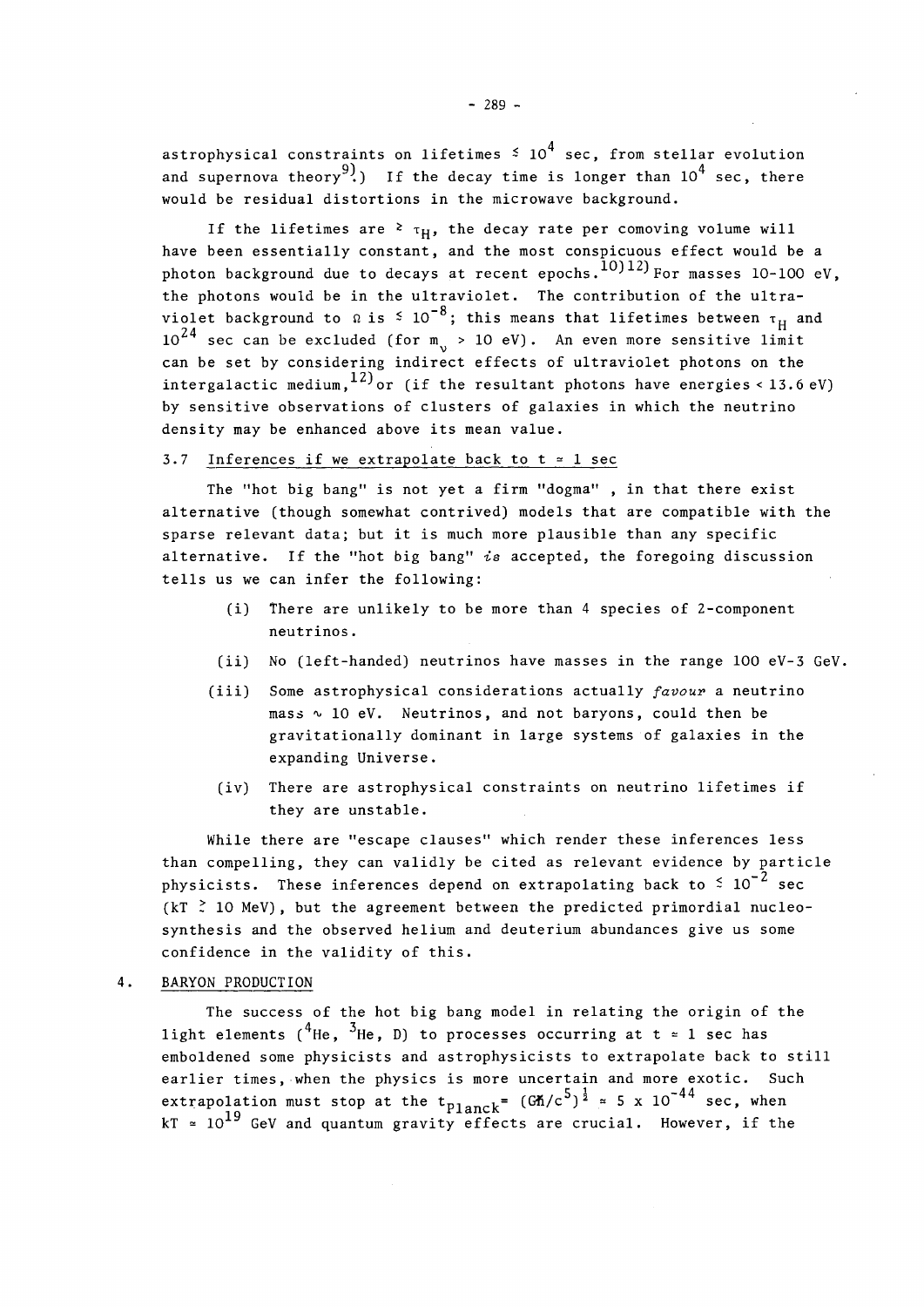expansion had indeed followed a Friedmann model (with p =  $\frac{1}{3}$   $_{\rho}$ c $^{2})$  ever since the threshold of "classical" cosmology, the temperature-time relation (7), extrapolated to the earliest stages, implies

$$
kT \approx 10^{19} (t/10^{-44} \text{sec})^{-\frac{1}{2}} \text{ GeV}
$$
 (10)

For the first microsecond, kT exceeds a GeV; and during these initial stages the particle energies sweep down through the entire range of interest to theoretical high energy physicists - including, of course, the ultra-high energies unattainable by any feasible terrestrial accelerator (see Figure 2).



Figure 2. This diagram illustrates, in terms of logarithmic time, various key stages in the expansion of a standard Big Bang model. 60 "decades" separate us from the Planck time. Observations of individual galaxies and quasars permit us to probe only the last decade (stippled region of diagram); the last scattering of the microwave background may have occurred when the Universe had only  $\scriptstyle\sim$  10<sup>-4</sup> of its present age:  $\,$  primordial nucleosynthesis yields evidence on physical conditions when t = 1 sec. Ideas that relate baryon production to the consequences of GUT schemes involve extrapolating back in time by a further 36 orders of magnitude!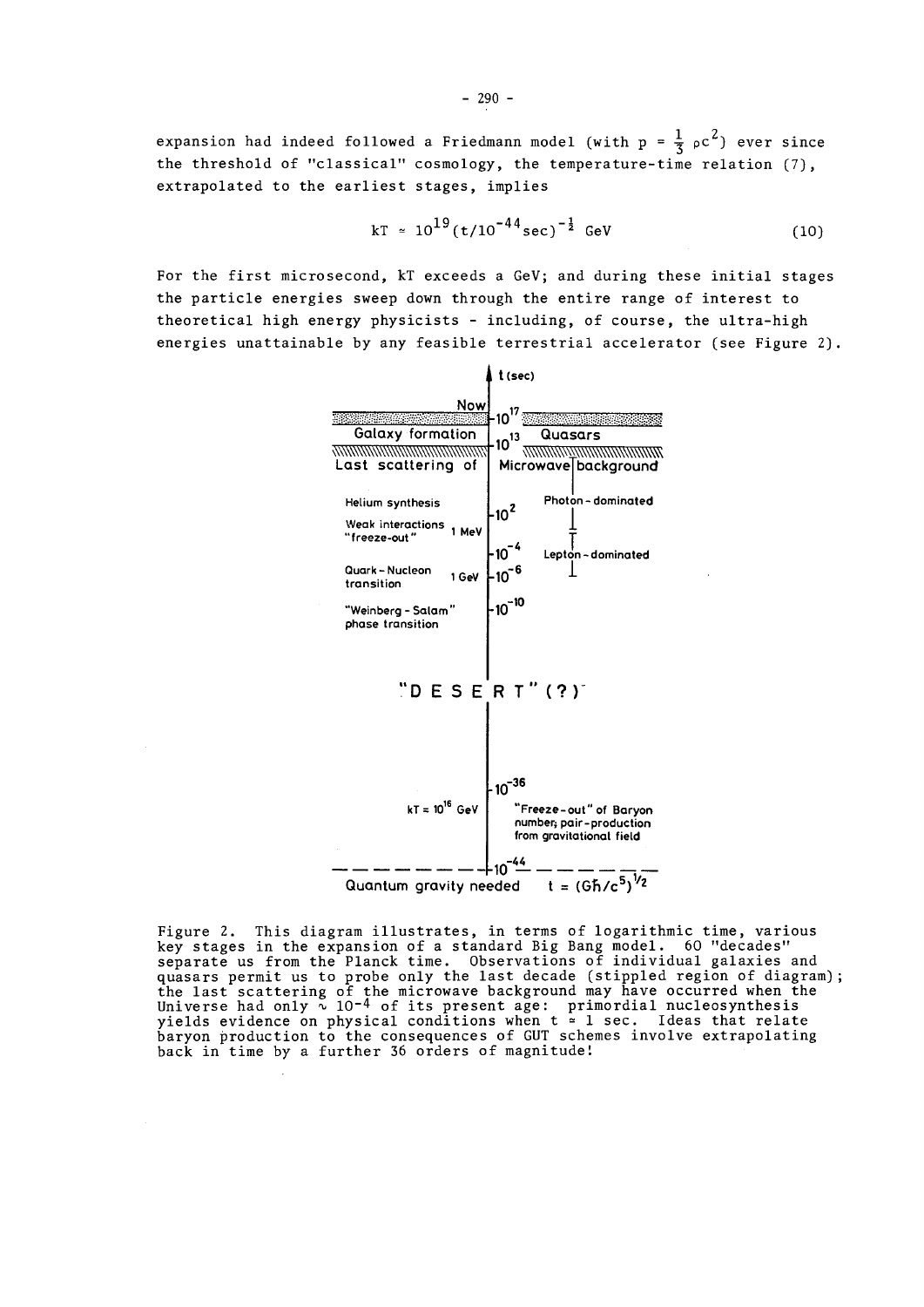When t  $\leq 10^{-36}$  sec the particle energies exceed 10<sup>15</sup> GeV, the characteristic mass of the X-boson hypothesised in grand unified theories (GUTs) . The consequences of baryon non-conservation may then be crucial : indeed many authors have raised the exciting possibility that the baryon content of the Universe - i.e. the value of the parameter  $\mathcal{S}$  - may have been imprinted at this era (for reviews see refs 13 or 14). Provided that C and CP violation occurs, and provided also that the relevant reactions are slow enough relative to the expansion rate to allow non-equilibrium effects to build up, the Universe can, as it cools below  $10^{15}$  GeV, acquire an excess of baryons over antibaryons which is related to the CP-violation parameter. (The *non-equilibrium* requirement is essential; just as at the much later nucleosynthesis epoch the rapid expansion prevents everything from being transmuted into iron.) Detailed computations show that several GUT schemes lead to an asymmetry of 10<sup>-9</sup>; this is the value which would yield  $\mathcal{A} \simeq 10^9$ , after the baryon-anti-baryon pairs annihilate when kT falls below 1 GeV. It would be remarkable if GUT theories did indeed account for the baryon content of the Universe without needing to impose it as an initial condition. This work is not yet on the same footing as the nucleosynthesis of helium and deuterium. It is perhaps at the same level as nucleosynthesis was in the pioneering days of Gamow and Lemaitre. But if it could be firmed up it would represent an extraordinary triumph. The mixture of radiation and matter characterizing our Universe would not be "ad hoc" but would be a consequence of the simplest initial conditions. Also, as well as vindicating a GUT, it would vindicate an extrapolation in one bound, based on a Friedmann model, right back to the threshold of classical cosmology - almost back to the Planck time. On a logarithmic scale, this is a bigger extrapolation from the nucleosynthesis era than is involved in going to that era from the present time (see Figure 2). It would also place constraints on dissipative processes arising from viscosity, phase transitions, black hole evaporation etc., which might occur as the Universe cools through the "desert" between  $10^{15}$  and 100 GeV. Although these ideas are still speculative, one could perhaps be more assertive and claim the "prediction" of the photon/baryon ratio as one of the few likely observational tests of GUTs.

## 5. OTHER POSSIBLE CONSEQUENCES OF GUTS, ETC.

A remarkable but quite essential feature of our Universe is its *scale*  - the fact that it is still expanding after  $\sim 10^{60}$  t<sub>planck</sub>. This timespan, and the corresponding vast cosmological lengthscales, are a prerequisite for the formation and evolution of stars and galaxies. Perhaps equally surprising is the *isotropy* - the fact that the Universe has not availed itself of the other degrees of freedom open to a more "chaotic" geometry.

At first sight it might seem odd to seek an explanation for the global homogeneity in terms of the physics at very early times. The mass encompassed within the Friedmann horizon (proportional to t) was then very small, so as one extrapolates back one seems further and further away from being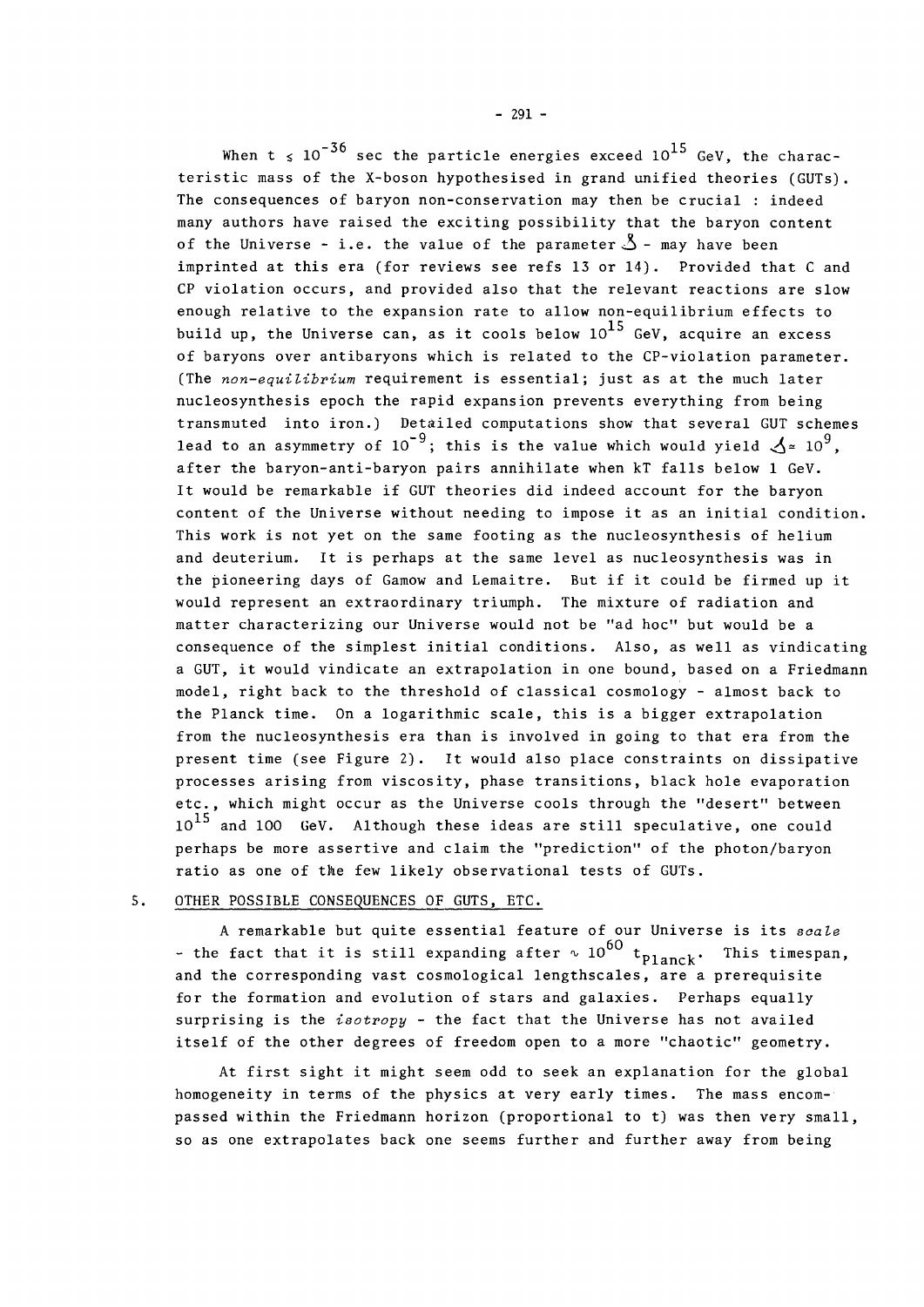able to offer a causal explanation. But there are two reasons why this may be wrong. The first stems from the possibly drastic consequences of phase transitions at the grand unified era; the second, still more speculative, involves quantum processes at Planck time.

In grand unified theories, there would be a phase transition at a temperature of order  $10^{15}$  GeV; there may also be a phase transition at the electro-weak unification energy of  $\sim 10^2$  GeV $^{\rm +15) 16)}$  One of the phases will in general have a lower energy density than the other. The differing energy densities of the two vacua would be equivalent to different values of the cosmical constant (or A-term).

The A-term is now very small (corresponding to a mass-energy density of  $\lesssim 10^{-30}$  gm cm<sup>-3</sup>; or, in other units, to  $\lesssim 10^{-44}$  GeV<sup>c</sup>,. One would expect the *change* in the effective A-term associated with symmetry-breaking to be of order the energy density at the "grand unified temperature, i.e.  $\sim 10^{60}$  GeV<sup>4</sup>. Why things should be "fine tuned" to a precision of  $\leq 1$  part in  $10^{100}$ , so that the  $post-transition$   $A-term$  is so small, is still a mystery.

If the dynamics of the very early Universe are effectively dominated by a  $A$ -term, then  $R(t)$  inflates exponentially (the "de Sitter cosmology"). The idea of an exponential growth phase has some appealing consequences.  $^{15)16}$ In particular, it suggests an answer to the problem of why the Universe is so large - why (in more technical language) the curvature radius of the hypersurfaces of homogeneity in the Robertson-Walker metric is  $\geq 10^{50}$  times the comoving scale of the horizon at the Planck time. If R grows by (say) e<sup>100</sup> during this phase, the large scale of the Universe, or its "flatness", could be accounted for.

The main difficulty of this scheme centres on whether the Universe can expand by a gigantic factor and still, afterwards, achieve a "graceful exit" from its exponential growth - whether there can be a transition to a Friedmann phase where R  $\epsilon$  t<sup>2</sup>. (For a discussion of this, see papers in ref 17). Note that, for this scheme to work, the heat released during the phase transition must raise kT above  $m_{\nu}c^2$  so that baryon synthesis can occur after the exponential phase. Optimists might hope that this model could not only account for the Universe's overall homogeneity, but also generate fluctuations (needed to give galaxies and clusters) from microscopic effects. Much effort is being expended on the calculation of fluctuations, the net result being that the predicted fluctuations are generally too large, though their amplitude depends sensitively on the form of the effective potential of the Higgs scalar field responsible for the symmetry breaking  $^{17}$  Despite the uncertainties, it is a measure of the progress made in recent years that<br>the primordial fluctuation amplitude - the amplitude of the "ripples" superthe primerialistic independence amplitude the amplitude of the rippine temperature  $\frac{1}{2}$ the primary fluctuation of the primary in the Necessary superis regarded as calculable rather than "ad hoc".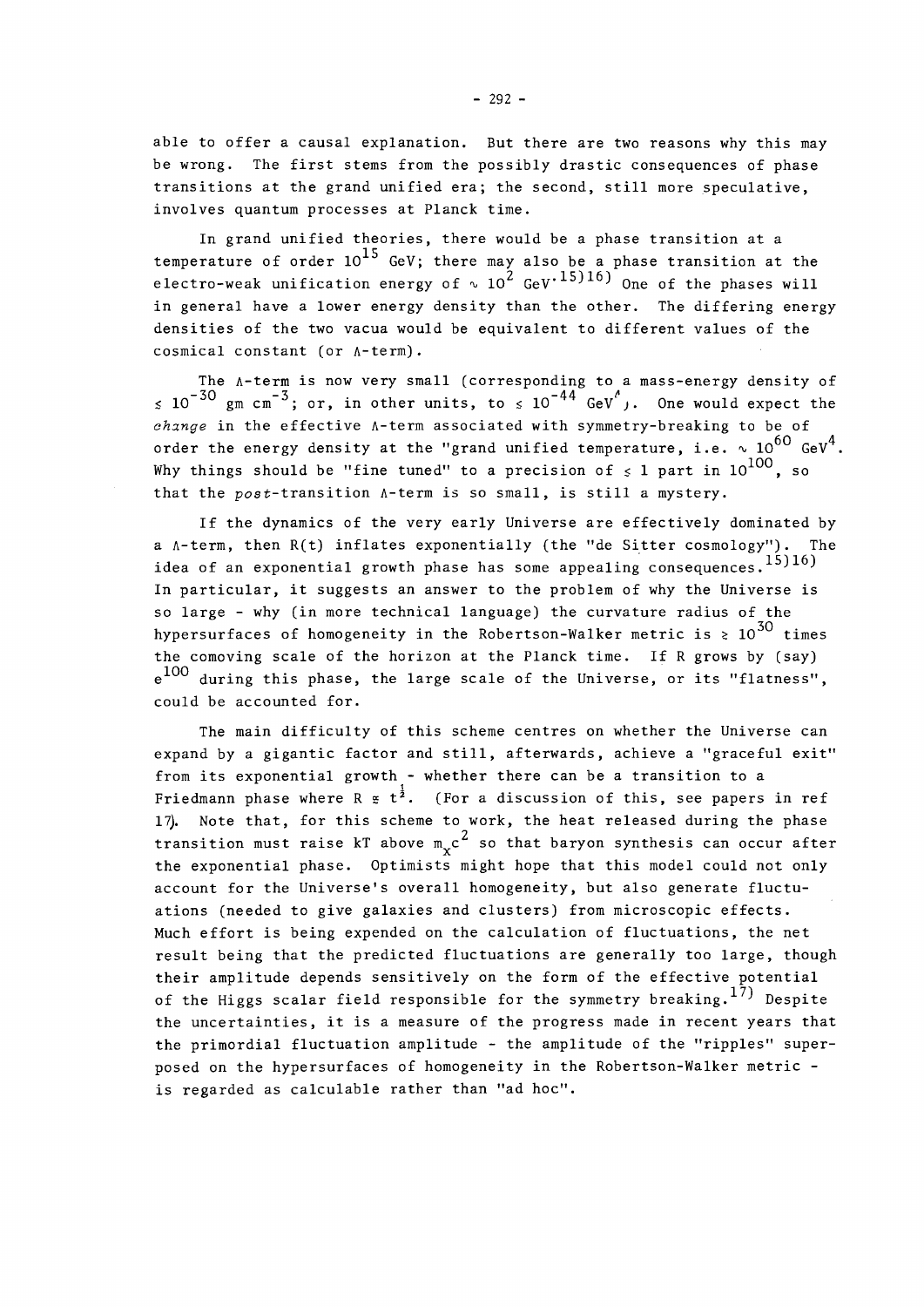It would indeed by remarkable if the entire observable universe could have sprung from a microscopic fluctuation. Since no non-zero conserved quantities are involved (if baryons are not conserved), this almost *ex nihilo* origin for the Universe is at least physically consistent

The production of *magnetic monopoles* is expected whenever the symmetry of an initial non-Abelian group is spontaneously broken, and the unbroken symmetry group contains the Abelian U(1) in its decomposition.<sup>18)19)</sup> If this leads to even one monopole per horizon volume, and the monopole mass is  $\sim$   $10^{15}$  GeV, then the resultant monopoles would exceed by  $10^{10}$  the number needed to yield<sup>20)</sup>  $\Omega = 1$ ; the discrepancy is even greater when one takes into consideration the stringent constraints on the monopole density implied by the existence and persistence of large-scale cosmic magnetic fields. Some mechanism for suppressing or diluting the monopole density far below this naive estimate is obviously needed - the "inflationary" phase is one such mechanism.

Symmetry-breaking may lead to the formation of "domain walls" or "strings". The former can probably be ruled out, on the grounds that the effective mass-energy of the walls would be incompatible with present-day<br>cosmological constraints. One-dimensional singularities - "strings" cosmological constraints. One-dimensional singularities - "strings" -  $21$ strings would allow them to contract and disappear, or whether on the other hand they are stretched as the Universe expands. In the latter case, they could contribute  $\Omega \, \simeq \, 10^{-4}$  even at recent epochs, and might be the "seed" 22) 23) fluctuations that trigger galaxy formation. finally could contribute *a ~* 10 even at recent epochs, and might be the "seed"

If phase transitions do not offer an explanation for the homogeneity and/or fluctuations, we must go further back still to the Planck time, when the classical concept of the particle horizon is transcended. Processes at the Planck time may allow us also to understand the isotropy. During the fifty years which have passed since the pioneering researches of De Sitter, Friedmann and Lemaitre, much theoretical attention has been focussed on devising other more complex and more general cosmological models - models with rotation, shear, or gross inhomogeneity. The present indications allow us to trace the history of our Universe back through 54 "decades" of logarithmic time, and over this entire period its evolution has proceeded in amazingly precise accordance with a Friedmann model - the most straightforward and mathematically calculable of all. But we have no idea why this should be so.

#### $6.$ THE DENSITY OF THE UNIVERSE : "UNSEEN" MASS

Having inferred something about how our expanding Universe began, the next question concerns its future and eventual fate. Will the Universe expand for ever and the galaxies fade and disperse? Or, on the other hand, will it recollapse? The traditional way to try to answer this question has involved extending the work of Hubble to the study of galaxies at greater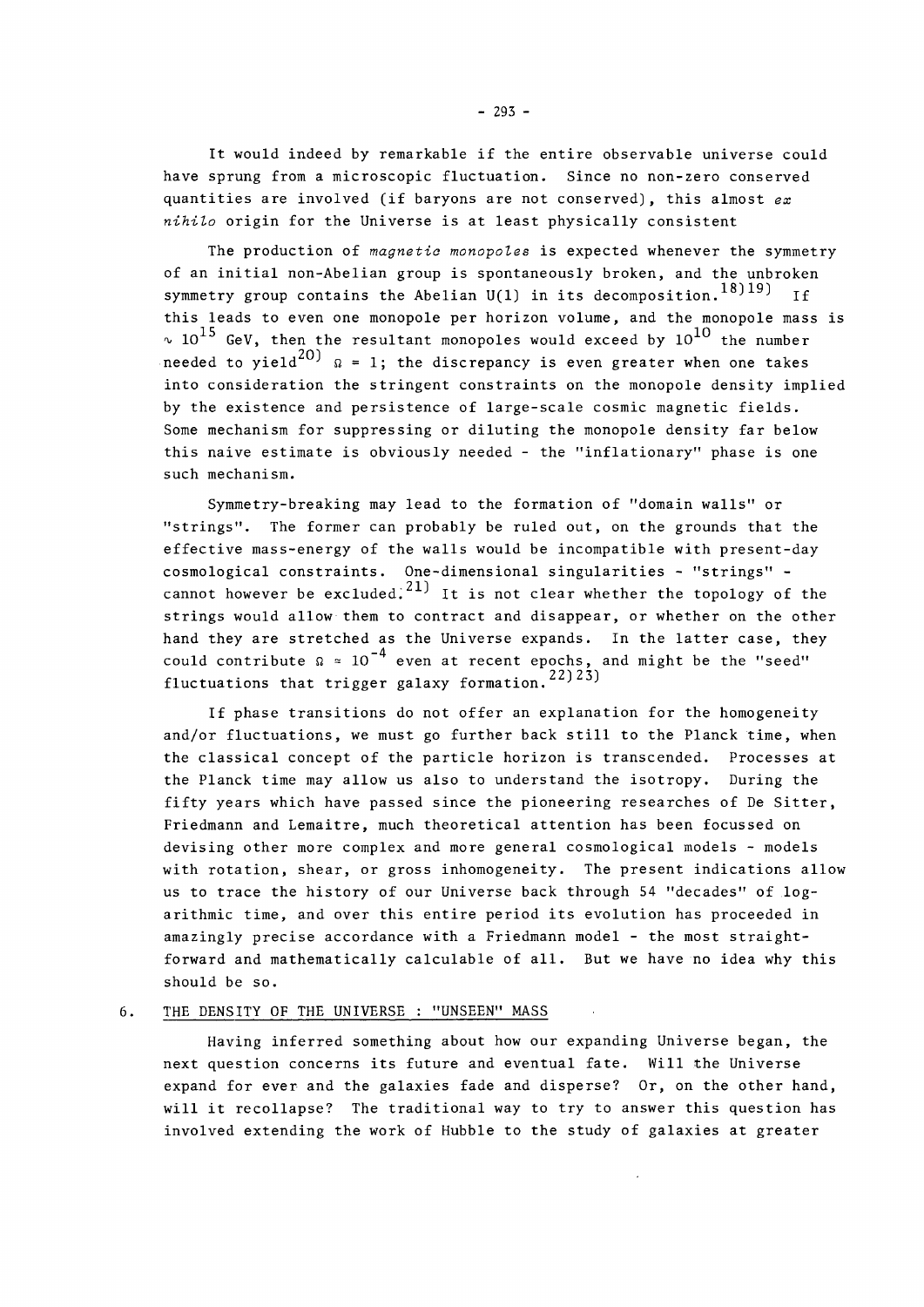distances, or (equivalently) to greater look-back times. The redshift of a distant galaxy tells us its speed as the light set out on its journey towards us. So in principle one can compare the expansion of the Universe at early times with the present rate, and thereby infer how much it is decelerating. In practice this type of work is bedevilled by various observational difficulties and uncertain corrections, which have as yet prevented it from yielding a reliable answer.

But if we believe that the dynamics of the Universe are governed by Einstein's equations (and if the *present* A-term is zero), this question can be attacked in another way. It is then equivalent to the issue of the *mean density* : is this above or below the critical density  $\rho_{crit}$  defined in (5)? It is convenient to define a "density parameter"  $\Omega = \rho/\rho_{\text{crit}}$ . We then would like to know whether  $\Omega > 1$  (implying eventual collapse to a "big crunch") or whether  $\Omega \leq 1$  (implying perpetual expansion).

The luminous stars in galaxies, together with the interstellar and intergalactic gas that can be directly observed, contribute  $\Omega \approx 10^{-2}$ , mainly in the form of ordinary baryons. But there are dynamical indications of some "unseen mass", which may or may not be baryonic. The most convincing evidence comes from applications of the virial theorem to rich clusters of galaxies (e.g. the Coma cluster) and from the statistical technique known as the "cosmic virial theorem", whereby one analyses the deviations from Hubble-law motions induced in galaxies by their neighbours. These studies are still bedevilled by observational problems, but they broadly suggest that  $\Omega$  is in the range 0.1 - 0.2 : in other words, there is perhaps ten times as much luminous matter as there is in stars and detectable gas; ten times as much gravitating stuff is implicated in the relative motions of galaxies as in the internal dynamics of individual galaxies. The "unseen" mass must be in diffuse halos around galaxies, or  $\epsilon$  assumes. The "unseen" mass must be in diffuse halos around galaxies, or  $\epsilon$ must perform contribute  $g_{\text{max}}$  and  $g_{\text{max}}$ 

The evidence suggesting  $\Omega = (0.1 - 0.2)$  comes from studying the dynamics of galaxy groups on scales  $(1 - 2)$  Mpc. It is interesting to ask whether the data *permit*  $\Omega \n\geq 1$ . The short answer is that this may be consistent with the data provided that, on scales where the virial theorem can be reliably applied, the unseen mass is less "clumped" than the luminous mass.

Only 101 (and maybe as little as II) of the mass-energy of the Universe is thus in "known" form. All that can confidently be said about the "unseen" mass is that it is "dark" : it has a much higher "mass-to-light ratio" than the ordinary luminous content of galaxies. Whereas the inner parts of typical galaxies have  $\frac{M}{L}$  which is  $\leq$  10 times the solar mass-to-light ratio, if the unseen mass contributes a density parameter  $\Omega$  it must have <M/L> exceeding 1100  $(\tau_H/2x10^{10}yr)$  a solar units.

exceeding 1100 **(T** <sup>H</sup> /2xl01 0 yr)fi solar units. It needs no great ingenuity to invent possible forms for "unseen" mass in the Universe, baryonic or non-baryonic, among which are the following :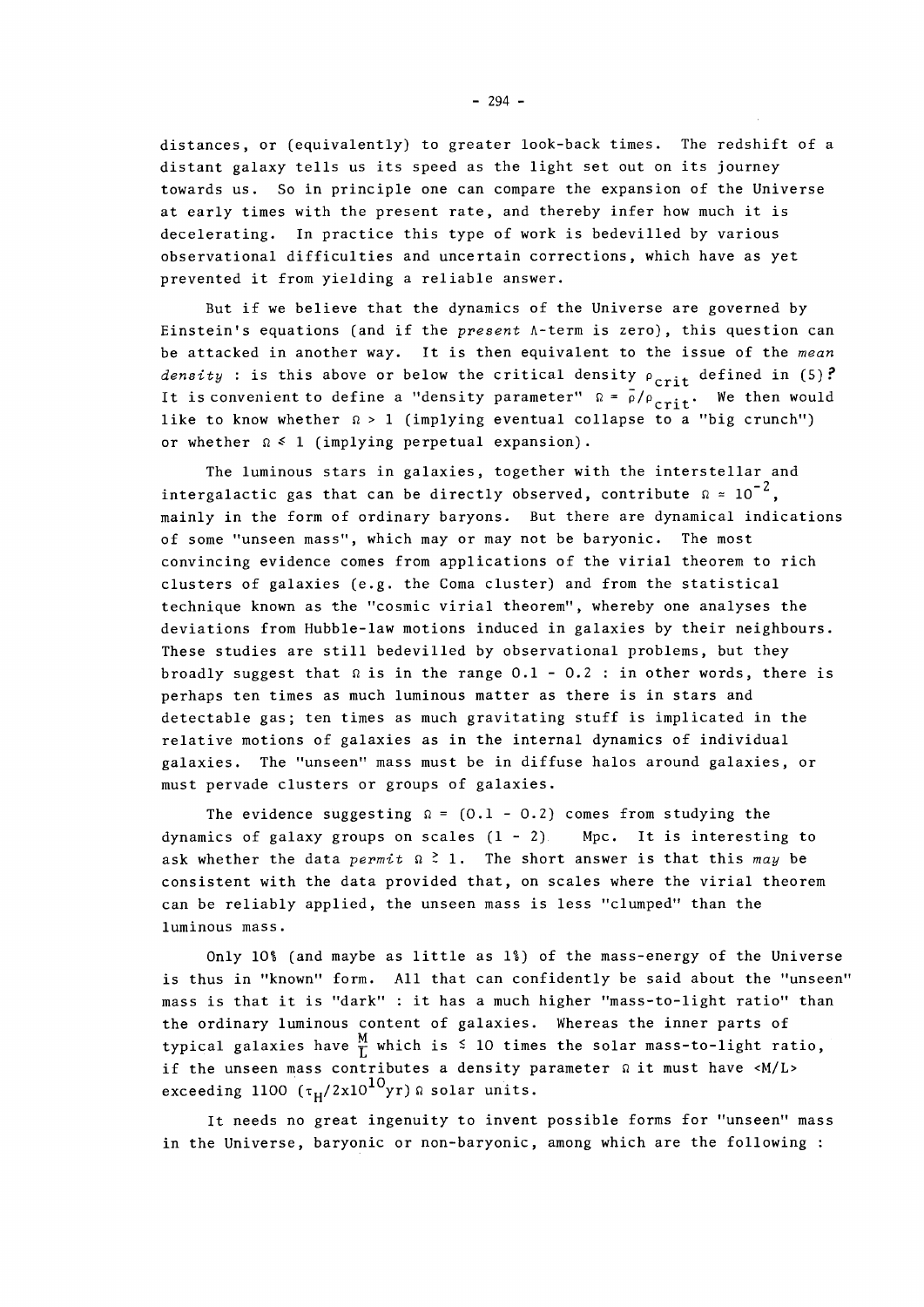## 6.1 Baryonic forms

(a) Low-mass stars ("Jupiter") of  $\leq$  0.1 M<sub>a</sub>. These would be very faint because they would be below the mass needed for hydrogen-burning (cf discussion of equations  $(1) - (4)$ .

(b) Remnants of very massive stars. The remnants of "ordinary" massive stars of 10 - 100  $M_a$  would produce too much material in the form of heavy elements. Limits on the range 100 - 1000  $M_{\odot}$  are uncertain because only <sup>4</sup>He may be ejected, the "heavies" in the core collapsing into a black hole remnant. An uncertainty in the evolution of massive or supermassive stars is the amount of loss during H-burning; however the hypothesis that most mass goes into very massive objects (VMOs) of  $10^3$  M<sub>a</sub> is compatible with the nucleosynthesis constraints. A further consideration favouring these high masses is that VMOs are likely to terminate their evolution by a collapse which swallows most of the mass - if most of the material were ejected, "recycling" through several generations would be necessary in order to end up with most of the material in black holes rather than  ${\rm gas}^{\,24}$ .

The upper limit of  $10^6$  M comes from noting that objects above this mass would have various detectable effects - e.g. dynamical friction or accretion - and can be ruled out as major constituents of galactic halos<sup>25</sup>. Higher masses could contribute to  $\Omega$  if they were in intergalactic space, though systematic searches for gravitational lensing effects could soon reveal them, or allow us to exclude masses above  $10^6$  M<sub>®</sub>. The probability of observing lensing along a line of sight to  $z \approx 1$  due to a population of compact objects is of order their contribution to  $\Omega$ . The characteristic consular size of the image is beyover  $v_c$   $(M/10^6 M)^{\frac{1}{2}}$  milliars seconds  $^{\circ}$  0  $^{\prime}$ 

#### 6.2 Non-baryonic "unseen" mass 6.2 Non-baryonic "unseen" mass

I have already mentioned (equation (9)) that primordial neutrinos would be dynamically important if their masses were even as little as a few e.v. If the three (or more) types of neutrinos have different masses, then the heaviest will be gravitationally dominant.

Physicists have other particles "in reserve" - right handed neutrinos, photinos or gravitinos, for instance - which could (if they existed) have been in thermal equilibrium with other species at very early times, and therefore contribute to  $\Omega$  in an analogous way (see Dolgov & Zeldovich  $\tilde{\phantom{a}}$ for a review). The only difference would be that  $(n/n_{\nu})$  could be less than for neutrinos because the other "...inos" may have decoupled before muons (or even hadron pairs) annihilated - the latter annihilations would then boost the neutrinos but not the still more weakly coupled "...inos". For  $-2$  $\sum_{\alpha}$  is the may have  $(n, n_{\gamma})$  - 10

We may inhabit a universe where, on the largest scales, the baryons are merely a "tracer" for the distribution of a gravitationally-dominant neutrino sea. Neutrinos of mass  $\sim$  10 ev, gravitinos, monopoles or axions are just some of many candidates for the "unseen" mass in the Universe : as far as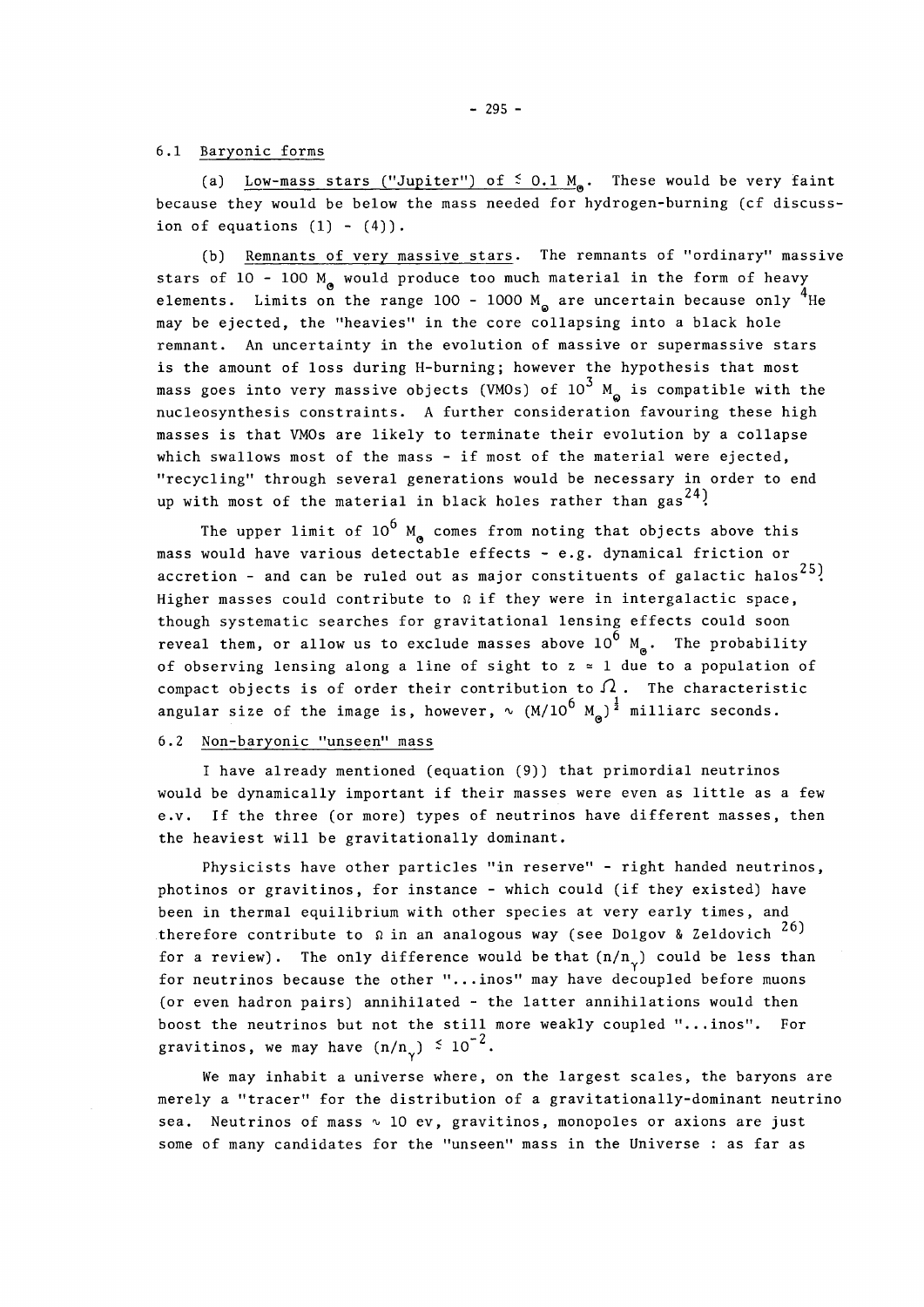COUNTDOWN TO THE 'BIG CRUNCH'



Figure 3. Stages in the contraction of a recollapsing Universe (from ref. 27). Times are measured backwards from the 'crunch'.

the astronomical evidence goes, the "unseen" mass could equally well be low mass stars, or black holes of up to at least  $10^6$  solar masses (which could be either primordial, or the remnants of a generation of very massive pregalactic stars). There is no lack of candidates for "unseen" mass, either baryonic or non-baryonic.

Primordial nucleosynthesis of an adequate amount of D occurs in the simplest big bang models only if the baryonic contribution to  $\Omega$  is < 0.1. This is therefore a reason for perhaps favouring a major non-baryonic contribution to *si* if the Universe has close to (or above) the critical density.

7. THE FAR FUTURE

The present evidence is that  $\Omega \geq 0.1$ ; we do not know whether  $\Omega > 1$ , though this cannot be ruled out. It is therefore interesting to speculate about the two very different "eschatologies" that could befall the Universe.

What will happen if  $\Omega > 1$  and the Universe recollapses? The redshifts of distant galaxies would be replaced by blueshifts, and galaxies would crowd together again. Space is already becoming more and more 'punctured' as isolated regions - dead stars and galactic nuclei - collapse to black holes; but this would then be just a precursor of a Universal collapse, a 'big crunch' that engulfs everything (Figure 3). Some key stages in the 'count-down' are shown in the diagram. The final state would be a fireball like that which initiated the Universal expansion, though it would be somewhat more lumpy and unsynchronized.

 $-296 -$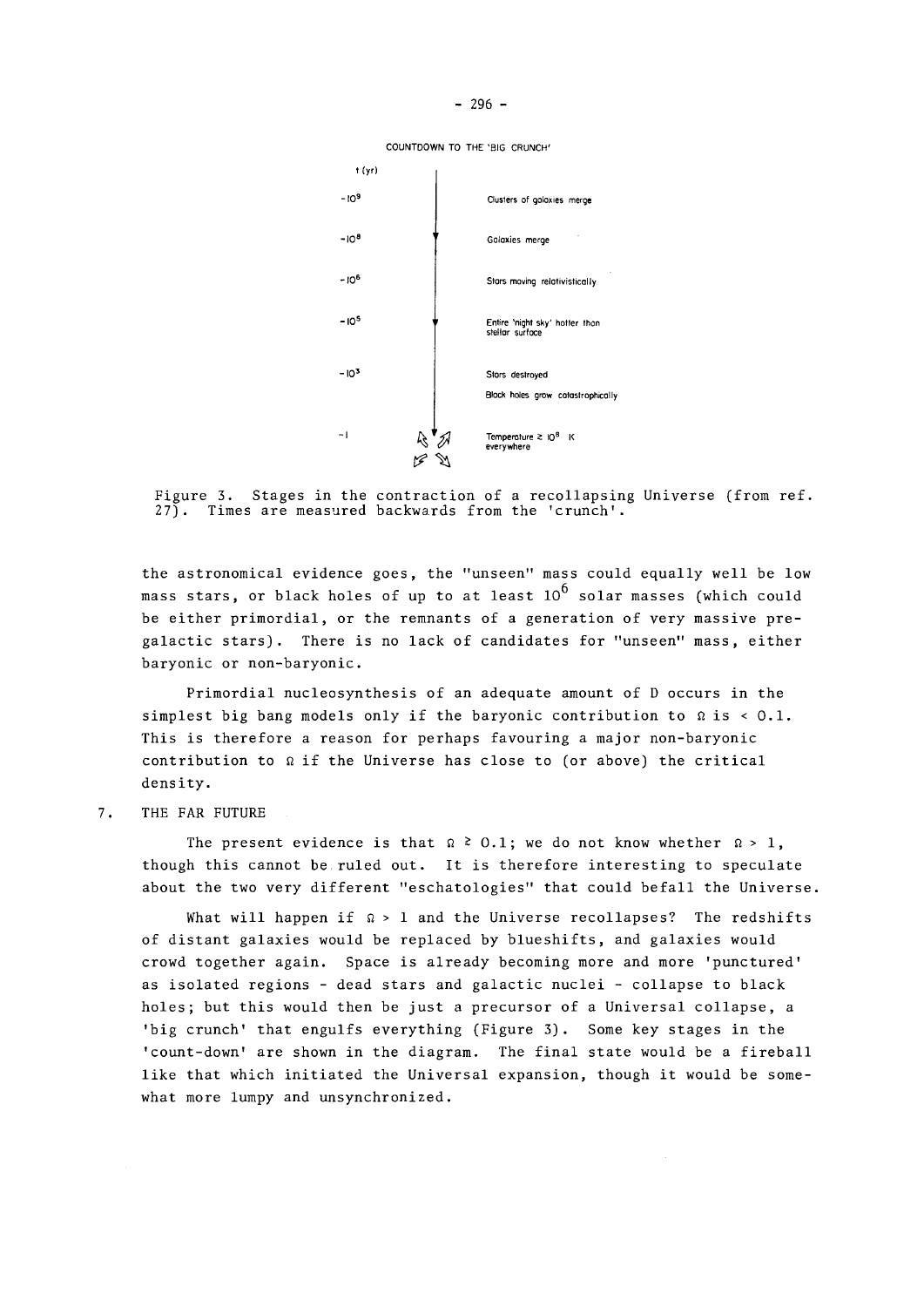THE FAR FUTURE OF AM EVER-EXPANDING UNIVERSE



\*lf proton decay does not occur

Figure 4. Timescales for an ever-expanding Universe (as discussed fully in reference 28).

But if, on the other hand, the Universe expands for ever to a "heat death", there is time for even the slowest processes to attain a terminal equilibrium. Some key stages here are shown in Figure 4.

These two outcomes are very different. But the initial conditions which could have led to anything like our present Universe are actually *very restrictive,* compared to the range of possibilities that could have been set up : the fact that the Universe has gone on for  $10^{10}$  years without recollapsing, but is expanding sufficiently slowly to permit galaxies to form, in itself requires 'fine tuning' (see Figure 5 and caption). Moreover, our Universe looks even more special if we recall that the whole family illustrated in Figure 5 are just the Friedman models which are isotropic, their dynamics being described by the time-dependence of a single scalefactor R. Further free parameters can be introduced by admitting anisotropy, or large amplitude inhomogeneity : but would generally make the Universe less conducive to galaxy formation. The mystery is why the Universe is so homogeneous - why it has not availed itself of the other macroscopic degrees of freedom - and why the initial kinetic energy and gravitational energy were so closely balanced as its present properties indicate. This is another way of expressing the problems of the scale and flatness of the Universe - a problem which the idea of exponential inflation at the GUT era may be able to solve.

#### $8.$ SCALES OF ASTROPHYSICAL STRUCTURE

As a final "unifying" comment, **I** would like to present Figure 6, which shows in order-of-magnitude how the scales of microphysics and astronomy

#### - 297 -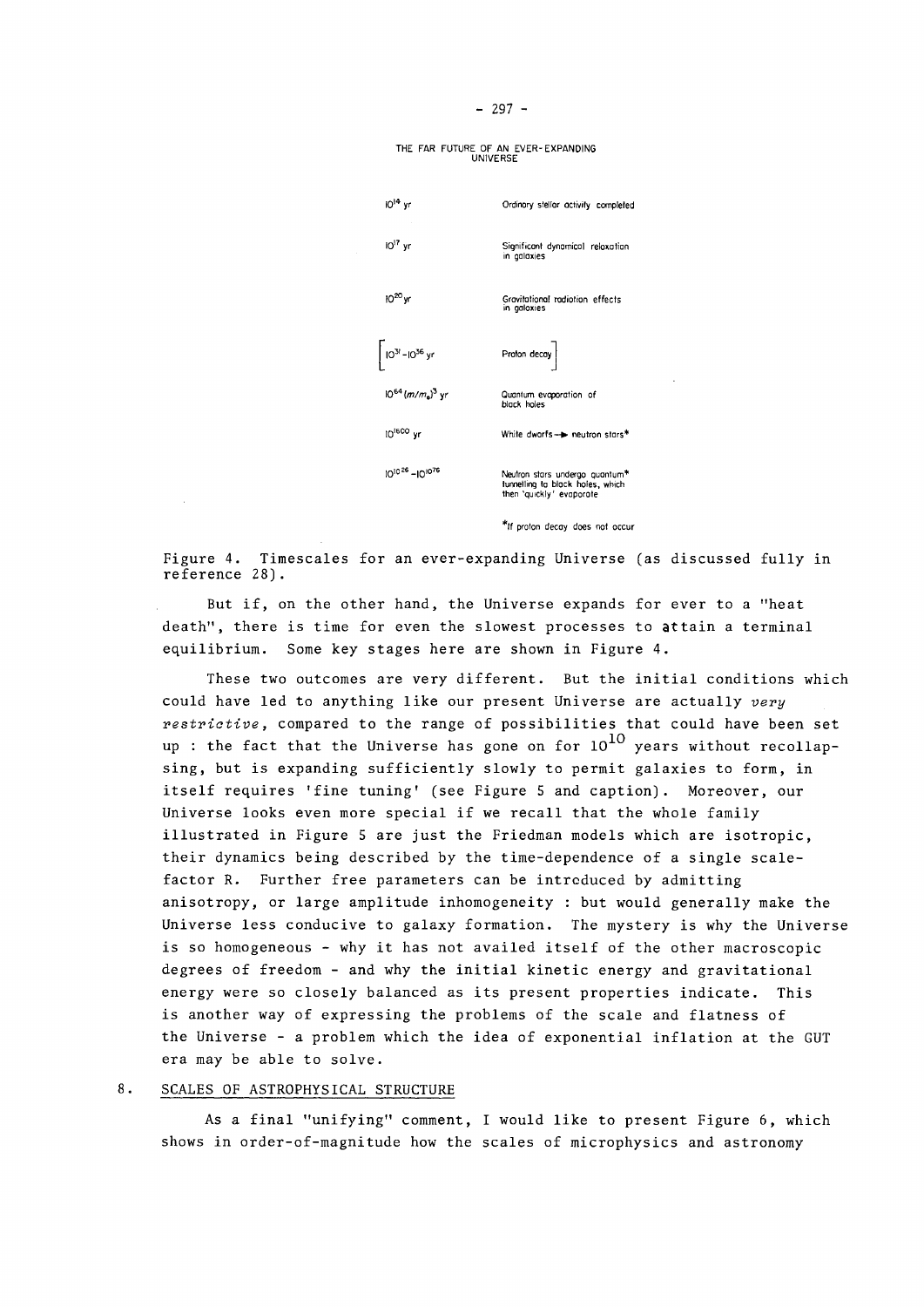

Figure 5. In the isotropic Friedmann models, the scale factor R(t) evolves essentially in the same manner as in 'Newtonian cosmology': the Universe either expands for ever (positive total energy) or recollapses. We know that our Universe is still expanding after 10<sup>10</sup> yr; if it had recollapsed sooner, there would have been no time for stars to evolve; if it collapsed after less than  $\scriptstyle\sim$  10° yr, it would have remained opaque and close to thermal equilibrium throughout its life. The expansion rate cannot, however, be *too*  much faster than 'parabolic\*: otherwise gravitational instability would have been ineffective and bound systems would not have condensed out. (This is equivalent to the statement that the present density is not orders-ofmagnitude below the critical density.) There is therefore a sense in which the dynamics of the early Universe must have been 'finely tuned': in Newtonian terms, the fractional difference between the initial potential and kinetic energies of any spherical region must have been very small: in terms of the Robertson-Walker metric, the curvature of the hypersurfaces of homogeneity must have been very small compared to the particle horizon at early times: they must have been almost "flat". Our Universe seems ever more special' when we realize that the introduction of anisotropy, large-scale inhomogeneity, etc., offers many more degrees of freedom than the Friedmann models. Recent ideas on an exponential "inflationary" phase before the symmetry breaking transition at the GUT era suggest a possible line of explanation for the scale and "flatness".

are related by various powers of the "large number"  $\alpha_G^{-1}$ , and the ordinary fine structure constant . (This topic is more fully discussed in ref. 29.) In this mass-radius diagram we see the "black hole line"  $R = 2GM/c^2$  and the "quantum line" when R = h/Mc. These lines meet at the "Planck scale"  $R_{\rm Planck}$  = (G/hc<sup>3</sup>)<sup>2</sup> = 10  $35$  cm; M<sub>planck</sub> = (G/hc)<sup>-2</sup> = 10  $3$  gm. (It is becaus these dimensions lie so far from either laboratory or astrophysical relevance that our progress is not primarily impeded by the absence of a theory of - 3/2 quantum gravity.) The region of stellar masses (M =  $\alpha_G$  m<sub>p</sub>) is shown (cf. equations (1)-(4)). A mass  $\alpha_G^{-1}$  m<sub>p</sub> is of interest, being the mass of a black hole which is about the size of a proton. Such a hole will evaporate in a time  $\alpha_{\rm G}^{-1}(\hbar/\mathtt{m_{p}c}^{2})$  which turns out to be the rough lifetime of a typical  $\sigma_{\text{Poisson}}$ star. A Friedmann cosmology with a density close to the critical density,  $\tilde{z}$ restigles within a Whithle spherall when its arc  $\frac{1}{2}$  (h/m  $\frac{2}{3}$ )  $\frac{91}{8}$  $G^{(1)}$   $\mathbb{P}$   $\mathbb{P}$ 

 $-298 -$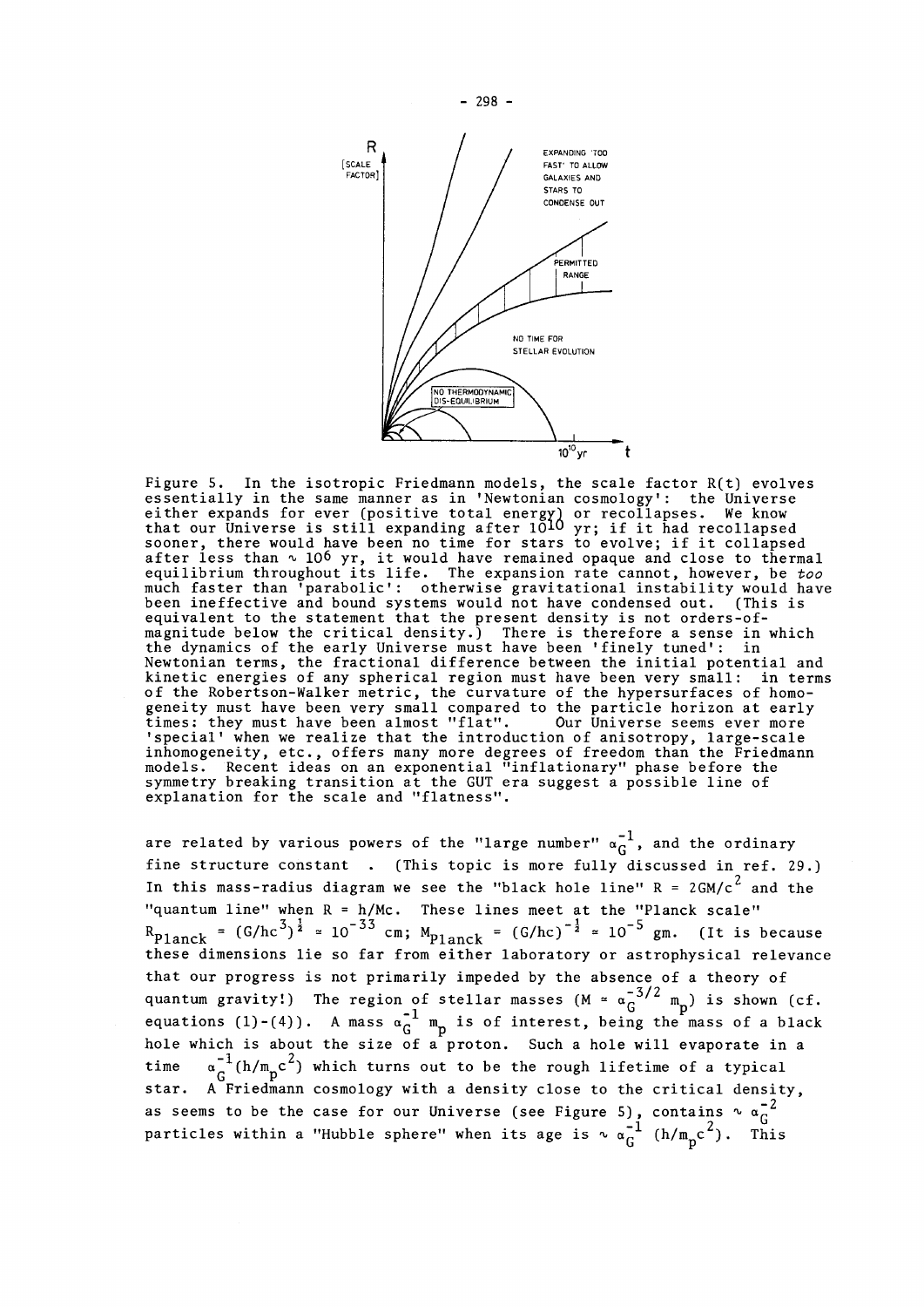

Figure 6. The mass and length scales of various natural structures expressed in terms of the electromagnetic and gravitational fine structure constants, a and *O.Q.* Some of these scales also depend on the electron-to-proton mass ratio, but this we have eliminated by using  $m_{\rm e}/m_{\rm p}$   $\sim$  10a $^2$ . All these scales can be deduced directly from known physics except for the mass and length scale of the Universe, which depends on the age of the Universe being *acf*  times the electron timescale  $\hbar/\text{\tt{m}}$ ec $^{\prime}$ . Also shown are the atomic density line, the black hole density line and the 'quantum line\* corresponding to the Compton wavelength. Most characteristic scales depend on simple powers of  $\alpha$ G. This diagram is reproduced from ref. 29.

also is plotted in Figure 6. The scales plotted for galaxies agree with observations, but the theoretical basis for them in terms of basic physics is still tentative. The wide span of so many orders of magnitude in Figure 6 - the fact that complex structures can become huge compared to atomic dimensions before their self-gravity becomes significant - is a consequence of  $\mathfrak{a}_G^{-1}$  being as large as  $\scriptstyle\sim 10^{38},$  a fact which theorists will perhaps eventually explain.

- 299 -